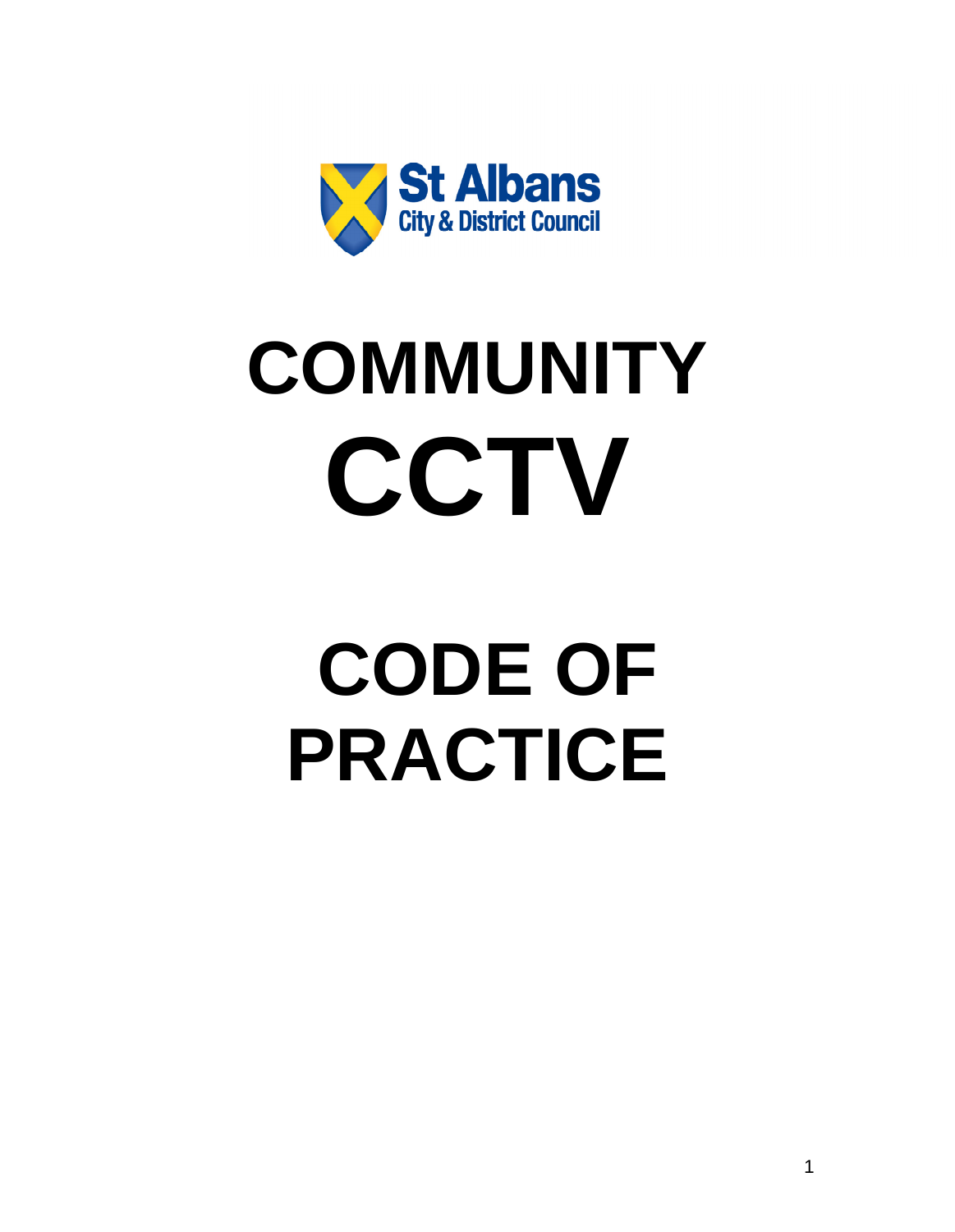#### **ST ALBANS CITY & DISTRICT COUNCIL CCTV CODE OF PRACTICE REVIEWED OCT 2021**

## **Contents**

| <b>1. INTRODUCTION AND OBJECTIVES</b>                         | Page           |
|---------------------------------------------------------------|----------------|
| 1.1 Introduction and glossary of terminology                  | 4              |
| 1.2 Partnership statement in respect of Human Rights Act 1998 | 5              |
| 1.3 Objectives of the system                                  | 6              |
| 1.4 System Review                                             | 6              |
|                                                               |                |
|                                                               |                |
| 2. STATEMENT OF PURPOSE AND PRINCIPLES                        | 6              |
| 2.1 Purpose                                                   | 6              |
| 2.2 General Principles of Operation                           | $\overline{7}$ |
| 2.3 Copyright                                                 | $\overline{7}$ |
| 2.4 Monitoring and Recording facilities                       | $\overline{7}$ |
| 2.5 Human Resources                                           | 7              |
| 2.6 Processing and Handling of recorded material              | $\overline{7}$ |
| 2.7 Operator Procedures                                       | $\overline{7}$ |
| 2.8 Changes to this code                                      | 7              |
|                                                               |                |
| <b>3. PRIVACY AND DATA PROTECTION</b>                         | 8              |
| 3.1 GDPR                                                      | 8              |
| 3.2 Request for information - subject access                  | 9              |
|                                                               |                |
| <b>4. ACCOUNTABILITY AND PUBLIC INFORMATION</b>               | 9              |
| 4.1 The Public                                                | 9              |
| 4.2 System Manager                                            | 9              |
| 4.3 Public Information                                        | 9              |
| 4.4 Code of Practice                                          | 9              |
| 4.5 Signage                                                   | 9              |
|                                                               |                |
| 5. ASSESSMENT OF THE SYSTEM                                   | 10             |
| 5.1 Evaluation                                                | 10             |
| 5.2 CCTV Monitoring Group                                     | 10             |
| 5.3 CCTV Annual Report                                        | 10             |
|                                                               |                |
| <b>6. HUMAN RESOURCES</b>                                     | 10             |
| 6.1 Staffing of the control room                              | 10             |
| 6.2 Discipline                                                | 10             |
|                                                               |                |
| <b>7 CONTROL AND OPERATION OF CAMERAS</b>                     | 11             |
| 7.1 Guiding principles                                        | 11             |
| 7.2 Public access and visits                                  | 11             |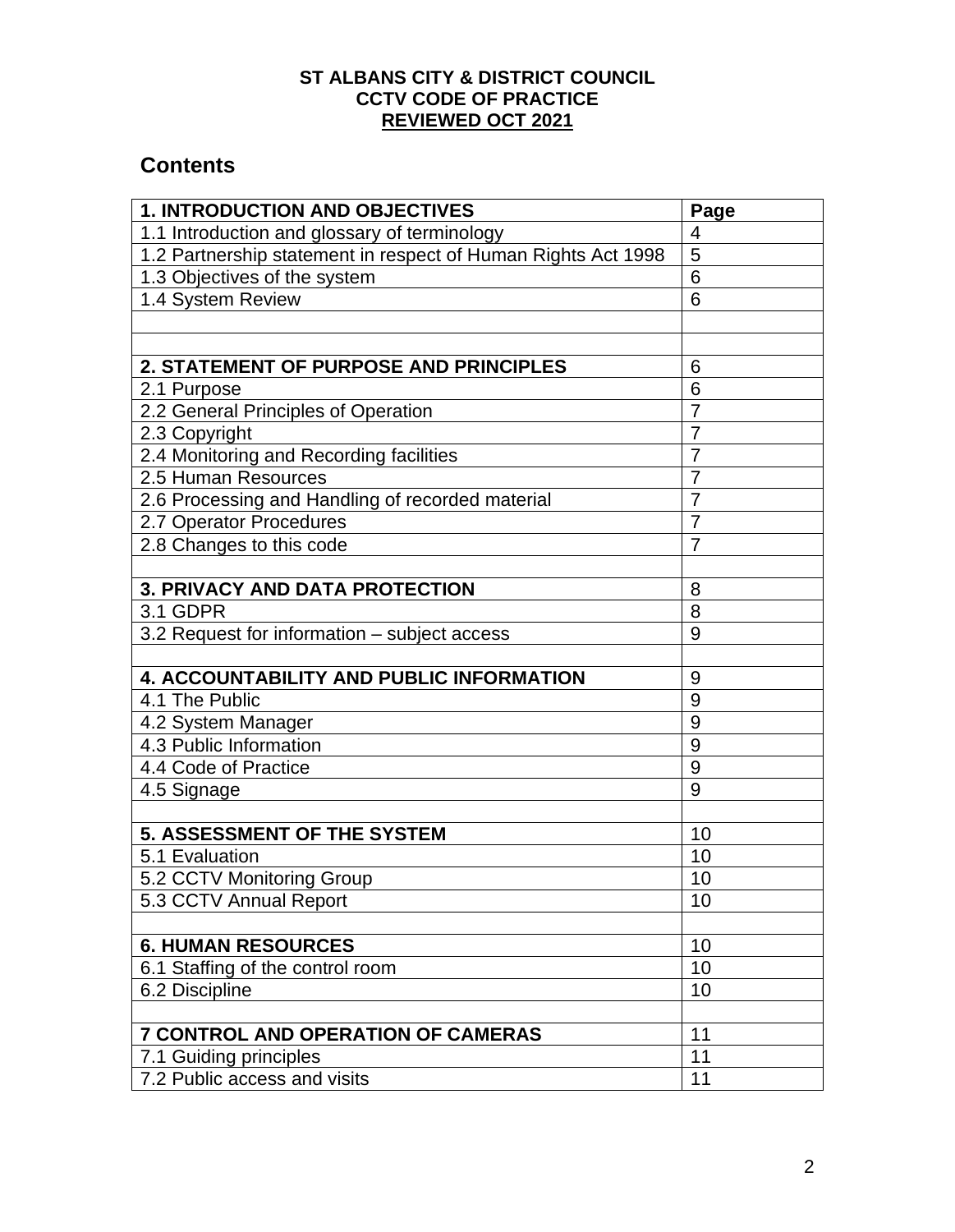| 7.3 Declaration of confidentiality                | 11 |
|---------------------------------------------------|----|
|                                                   |    |
| 8. SECURITY ARRANGEMENTS OF THE CONTROL ROOM      | 11 |
| 8.1 Security Arrangements                         | 11 |
| 8.2 Public access                                 | 11 |
| 8.3 Declaration of Confidentiality                | 12 |
|                                                   |    |
| 9. MANAGEMENT OF RECORDED MATERIAL                | 12 |
| 9.1 Principles                                    | 12 |
| 9.2 National Standards for release to third party | 12 |
| 9.3 Recorded material – retention of              | 13 |
| 9.4 Register of recorded material                 | 13 |
| 9.5 Prints of recorded material                   | 13 |
|                                                   |    |
| <b>APPENDICES</b>                                 |    |
| <b>Key Personnel</b><br>A1                        | 14 |
| A2 Standard for release to third party            | 15 |
| A3<br><b>Subject Access Request Form</b>          | 21 |
| A4 Declaration of confidentiality                 | 26 |
| A5 Example of signage                             | 27 |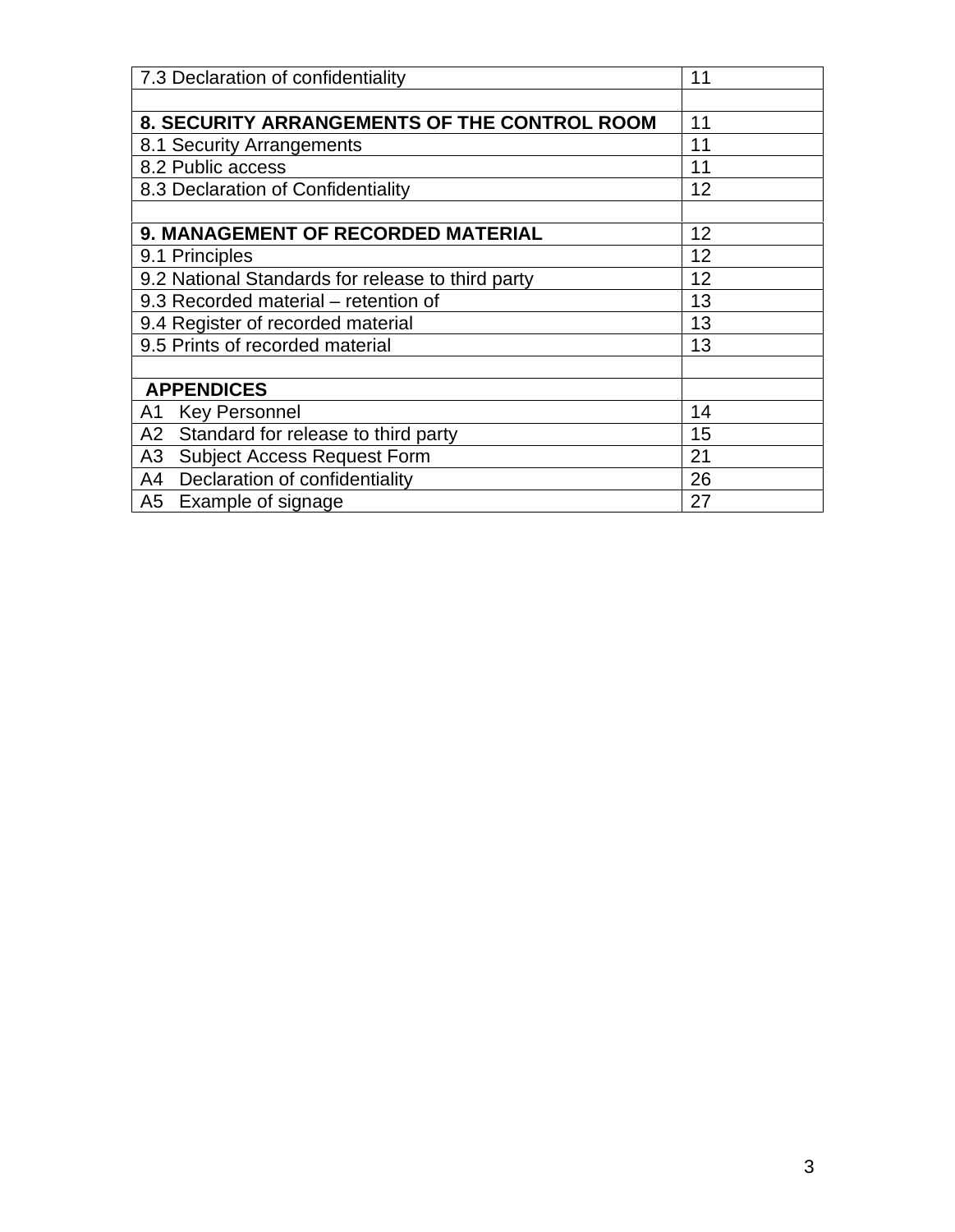#### **1. INTRODUCTION AND OBJECTIVES**

#### **1.1 Introduction**

This Code of Practice has been written in accordance with the CCTV User Group Code of Practice, the Information Commissioner's CCTV Code of Practice and the National Surveillance Commissioner's CCTV Code of Practice.

This Code of Practice also applies to all CCTV cameras operated and managed by St Albans City and District Council for any other Local Authorities, agencies and bodies.

#### **Glossary of Terminology**

| <b>System Owner -</b> | <b>St Albans City and District Council</b> |
|-----------------------|--------------------------------------------|
|                       | <b>District Council Offices</b>            |
|                       | <b>St Peters St</b>                        |
|                       | <b>St Albans</b>                           |
|                       | <b>Herts AL1 3JE</b>                       |
|                       | 01727 866100                               |

Ownership of the System with responsibility for overall responsibility for ensuring this Code of Practice is adhered to and that the System is properly maintained.

| System Manager - | <b>Neil Kieran</b>                         |
|------------------|--------------------------------------------|
|                  | <b>St Albans City and District Council</b> |
|                  | <b>District Council Offices</b>            |
|                  | <b>St Peters St</b>                        |
|                  | <b>St Albans</b>                           |
|                  | Herts AL1 3JE                              |
|                  | 01727 819416                               |
|                  | neil.kieran@stalbans.gov.uk                |

Day to day management of the System for and on behalf of the System Owner. Including data processing, management of the Code of Practice and performance of the System Operator with respect to monitoring and maintenance.

| <b>System Operator -</b> | <b>Videcom Security Ltd</b> |
|--------------------------|-----------------------------|
|                          | <b>Videcom Security Ltd</b> |
|                          | <b>Fordoun House,</b>       |
|                          | <b>Waltham Abbey,</b>       |
|                          | Essex, EN9 1PF              |
|                          | 01992 714604                |

Responsibility under contract to the System Owner, for the operation and maintenance of the System.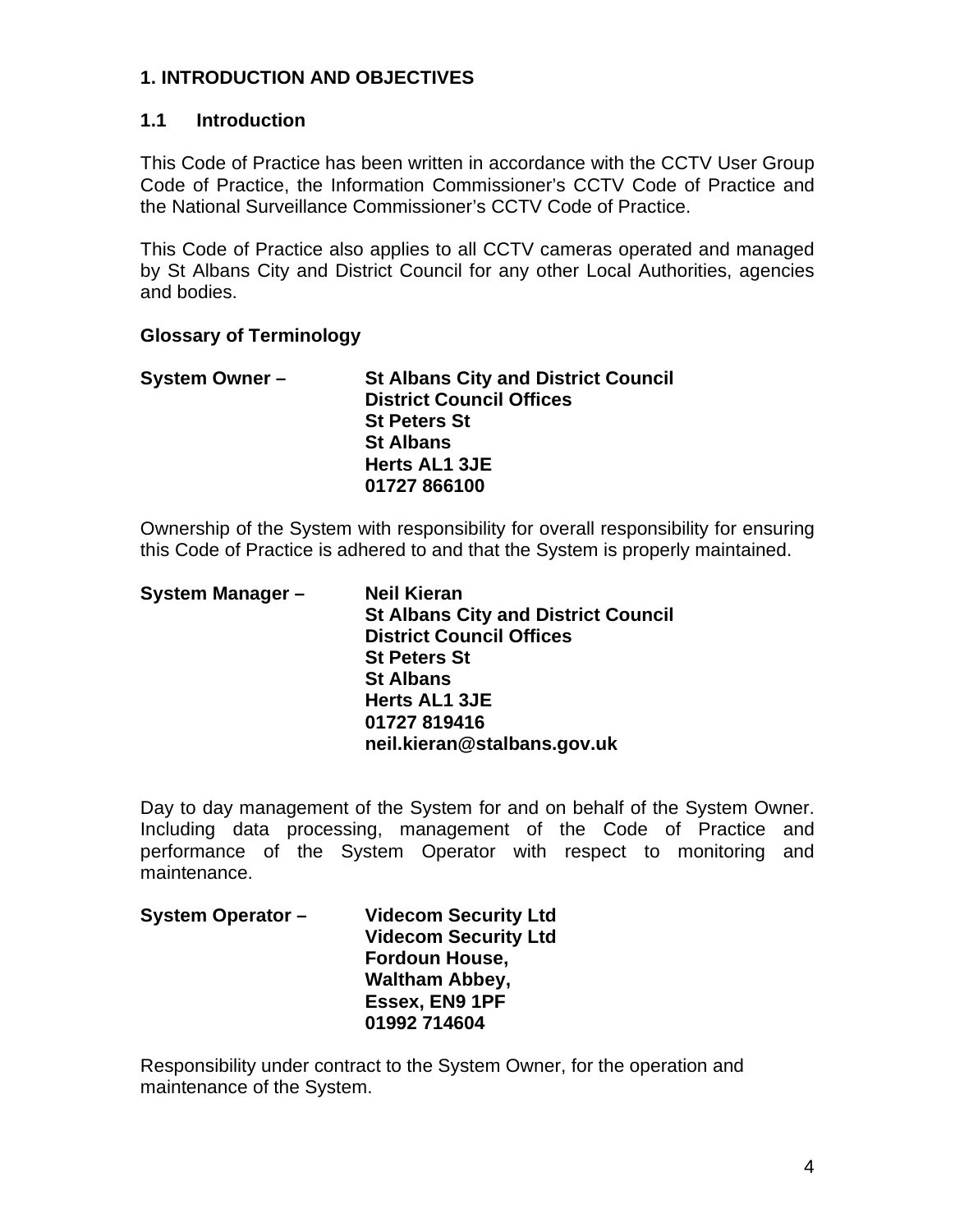**Data Controller St Albans City and District Council District Council Offices St Peters St St Albans Herts AL1 3JE 01727 866100** 

Overall responsibility for all data recorded by the CCTV System.

#### **Data Processor Meil Kieran St Albans City and District Council District Council Offices St Peters St St Albans Herts AL1 3JE 01727 819416 neil.kieran@stalbans.gov.uk**

Responsible for the day-to-day management of all data recorded by the CCTV System.

#### **Subject Access Request**

This enables a person to request CCTV footage of themselves. Full details are contained in section 3.2 and Appendix A3.

#### **Regulation of Investigatory Powers Act 2000**

This is legislation that governs the use of CCTV to film persons secretly or as part of a planned operation by the Police and other enforcement agencies. Full details are contained in section 2.2.

#### **1.2 Statement in respect of Human Rights Act 1998**

The system owner has considered the obligations imposed by the above legislation and considers that the use of cameras in the locations as deployed is a necessary, proportionate and suitable tool to help prevent and detect crime and disorder.

The system will be operated with respect for all individuals, without any discrimination on the grounds of gender, race, colour, language, religion, political opinion, national or social origin or sexual orientation.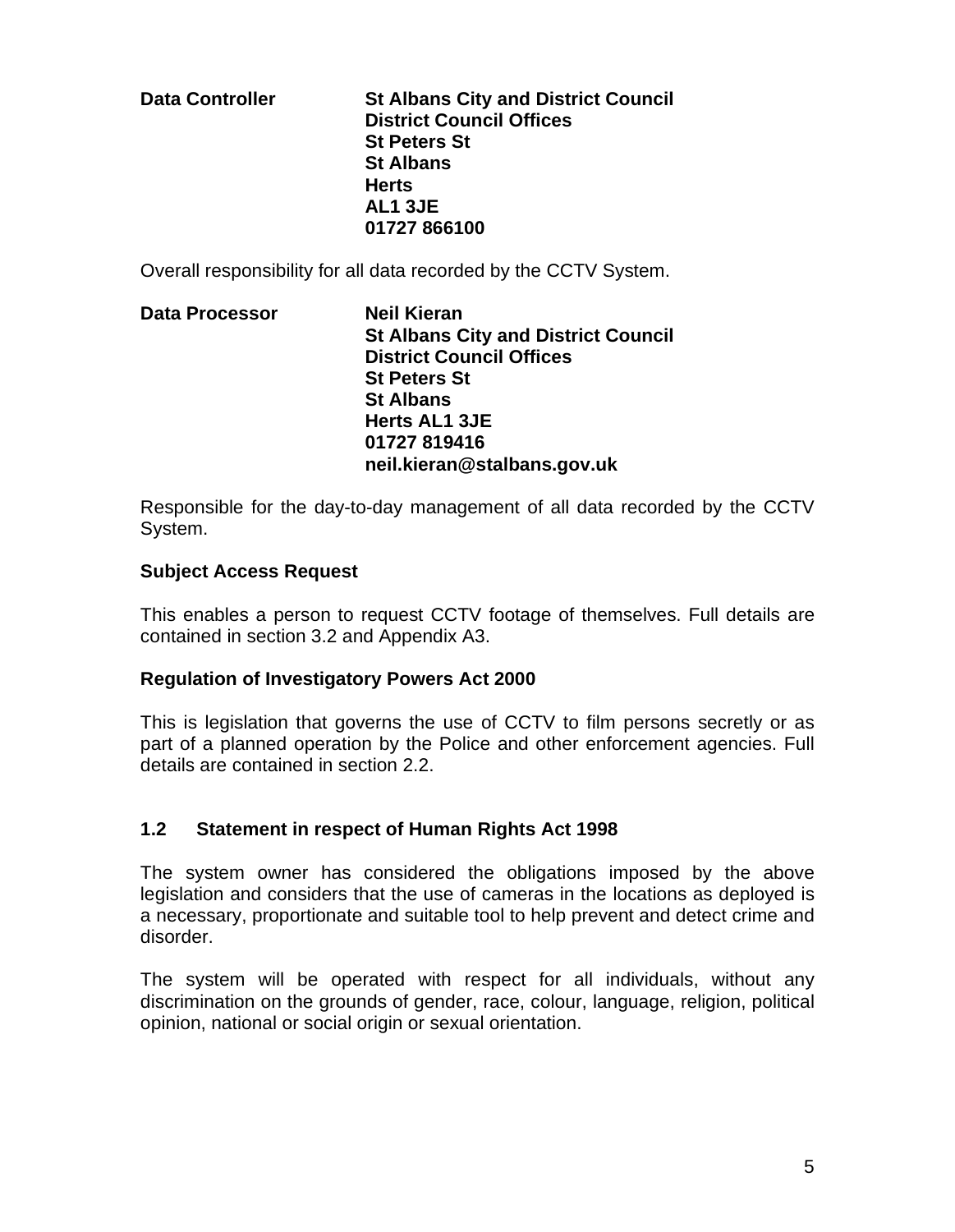#### **1.3 Objectives of the system**

The primary objective of the CCTV system is to protect and increase community safety, via the creation of a safe public environment for those living in and visiting the City and District. To achieve this objective the system will be used and data processed for the following purposes only:

- To prevent and detect crime, providing evidential material for criminal proceedings
- To promote community safety and to help reduce the fear of crime and disorder.
- To deter and detect incidents of anti-social behaviour, providing evidential material for criminal proceedings
- To assist with the economic development of the city and town centres.
- To assist local authorities with their enforcement and regulatory functions, providing evidential material for civil and criminal proceedings
- To assist with traffic management, providing information and co-operating with traffic flow projects
- To assist with other civil proceedings such as insurance claims

The need to assist with personal safety will over-ride any other requirements. For example, finding a missing child will take priority over criminal or anti-social events.

#### **1.4 System Review**

The system will be reviewed annually to ensure it remains necessary, proportionate, and effective. This review will also consider the location of cameras, types of transmission, image quality alternatives and future resource needs. The results of the review will be contained in the Annual CCTV Report.

#### **2. STATEMENT OF PURPOSE AND PRINCIPLES**

#### **2.1 Purpose**

The purpose of this document is to state how the Owner and System Manager intend to use the system to meet the objectives and principles outlined in Section 1.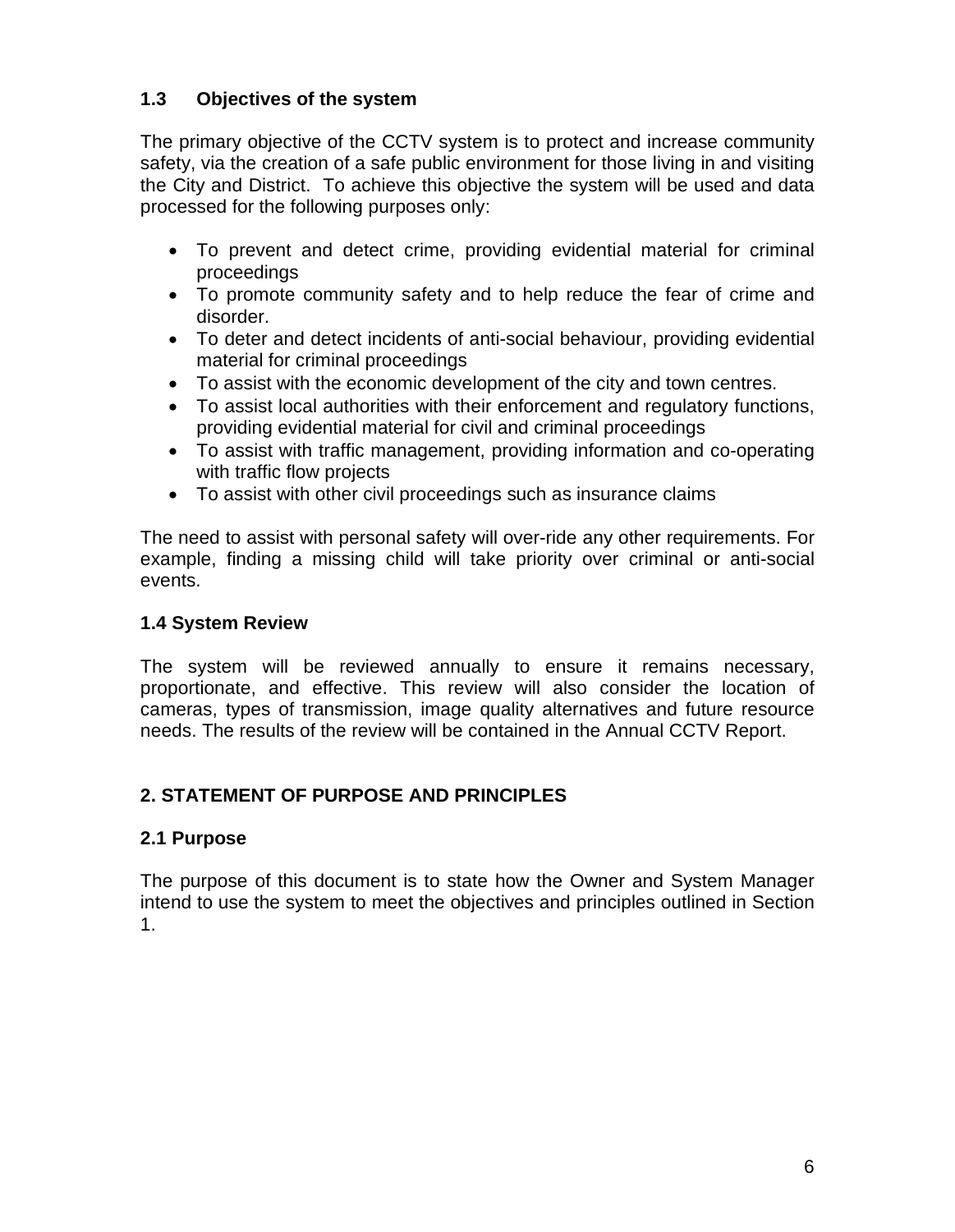#### **2.2 General Principles of Operation**

The system will be operated in accordance with this Code of Practice, The National Surveillance Camera Code of Practice and Guidance, and GDPR regulations at all times. Any request to use the system for covert surveillance will require the authorisation of the System Manager, or Control Room Manager if out of hours. This authorisation will only be given if the requesting agency has provided appropriately signed Regulation of Investigatory Powers Act 2000 documentation and demonstrated that the surveillance is both necessary and proportionate.

The system will be operated with due deference to the general right to respect for an individual and regard for their private and family life.

The public interest in the operation of the system will be safeguarded by ensuring the security and integrity of operational procedures.

#### **2.3 Copyright**

Copyright and ownership of all material recorded by the system, will remain with the Data Controllers.

#### **2.4 Monitoring and Recording Facilities**

Fully functional cameras are connected to the Control Room, via fibre optic cable or via encrypted WIFI transmission. Other static cameras record to integral hard drives which are viewed in accordance with this Code of Practice.

#### **2.5 Human Resources**

All CCTV Operators are suitably registered with the Security Industry Association.

#### **2.6 Processing and Handling of Recorded Material**

No recorded material, whether digital, analogue, hard copy or otherwise will be released from the control centre unless it is in accordance with this Code of Practice.

#### **2.7 Operator Procedures**

CCTV Operators will follow standard operating procedures which comply with this Code of Practice.

#### **2.8 Changes to the Code**

All changes to this Code will be agreed by the Owners of the system.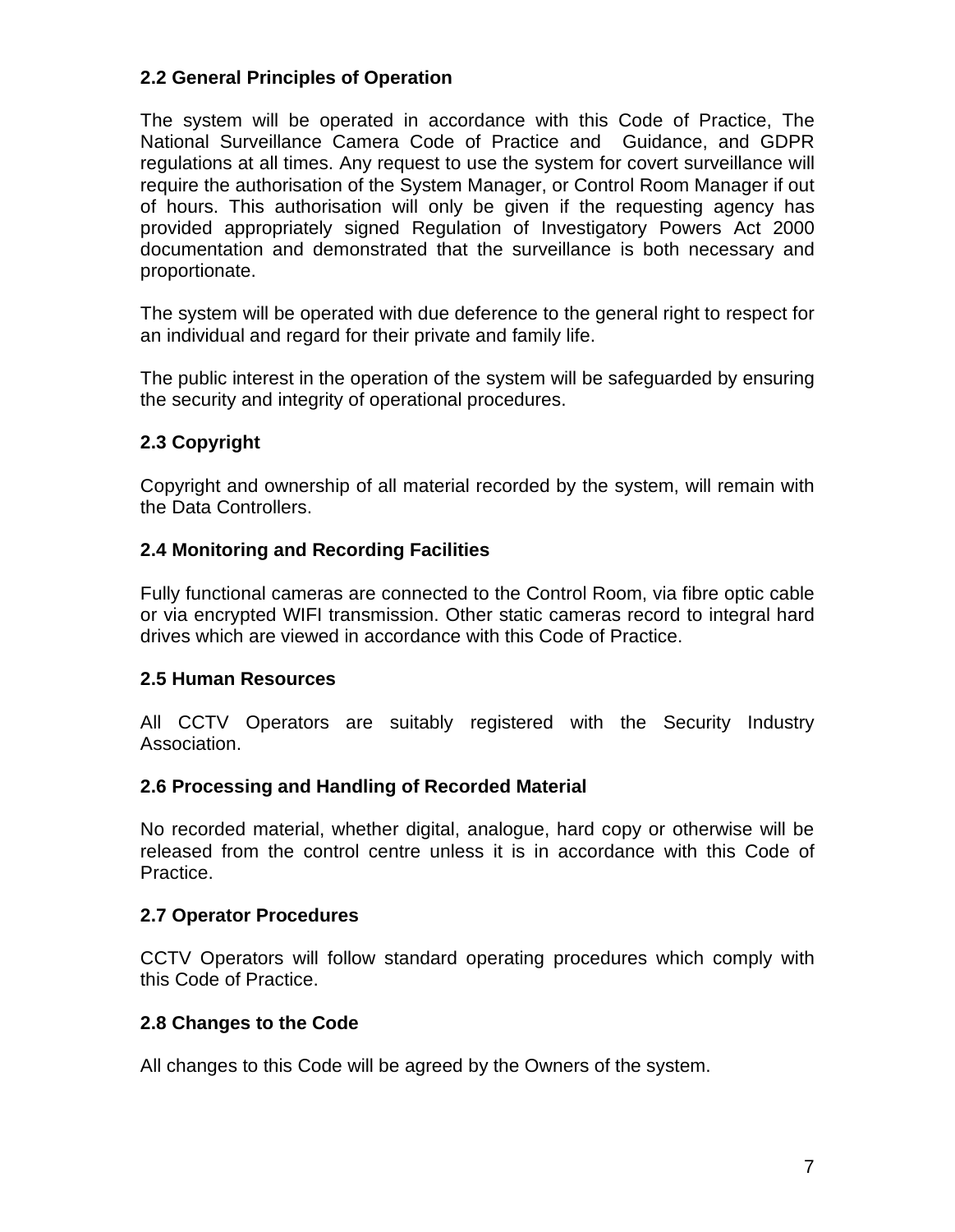#### **3. PRIVACY AND DATA PROTECTION**

#### **3.1 General Data Protection Regulations (GDPR)**

The operation of the system has been notified to the Office of the Information Commissioner in accordance with the current Data Protection Legislation.

All data will be processed in line with Article 5 of GDPR. It will be:

- (a) processed lawfully, fairly and in a transparent manner in relation to individuals ('lawfulness, fairness and transparency');
- (b) collected for specified, explicit and legitimate purposes and not further processed in a manner that is incompatible with those purposes; further processing for archiving purposes in the public interest, scientific or historical research purposes or statistical purposes shall not be considered to be incompatible with the initial purposes ('purpose limitation');
- (c) adequate, relevant and limited to what is necessary in relation to the purposes for which they are processed ('data minimisation');
- (d) accurate and, where necessary, kept up to date; every reasonable step must be taken to ensure that personal data that are inaccurate, having regard to the purposes for which they are processed, are erased or rectified without delay ('accuracy');
- (e) kept in a form which permits identification of data subjects for no longer than is necessary for the purposes for which the personal data are processed; personal data may be stored for longer periods insofar as the personal data will be processed solely for archiving purposes in the public interest, scientific or historical research purposes or statistical purposes subject to implementation of the appropriate technical and organisational measures required by the GDPR in order to safeguard the rights and freedoms of individuals ('storage limitation');
- (f) processed in a manner that ensures appropriate security of the personal data, including protection against unauthorised or unlawful processing and against accidental loss, destruction or damage, using appropriate technical or organisational measures ('integrity and confidentiality').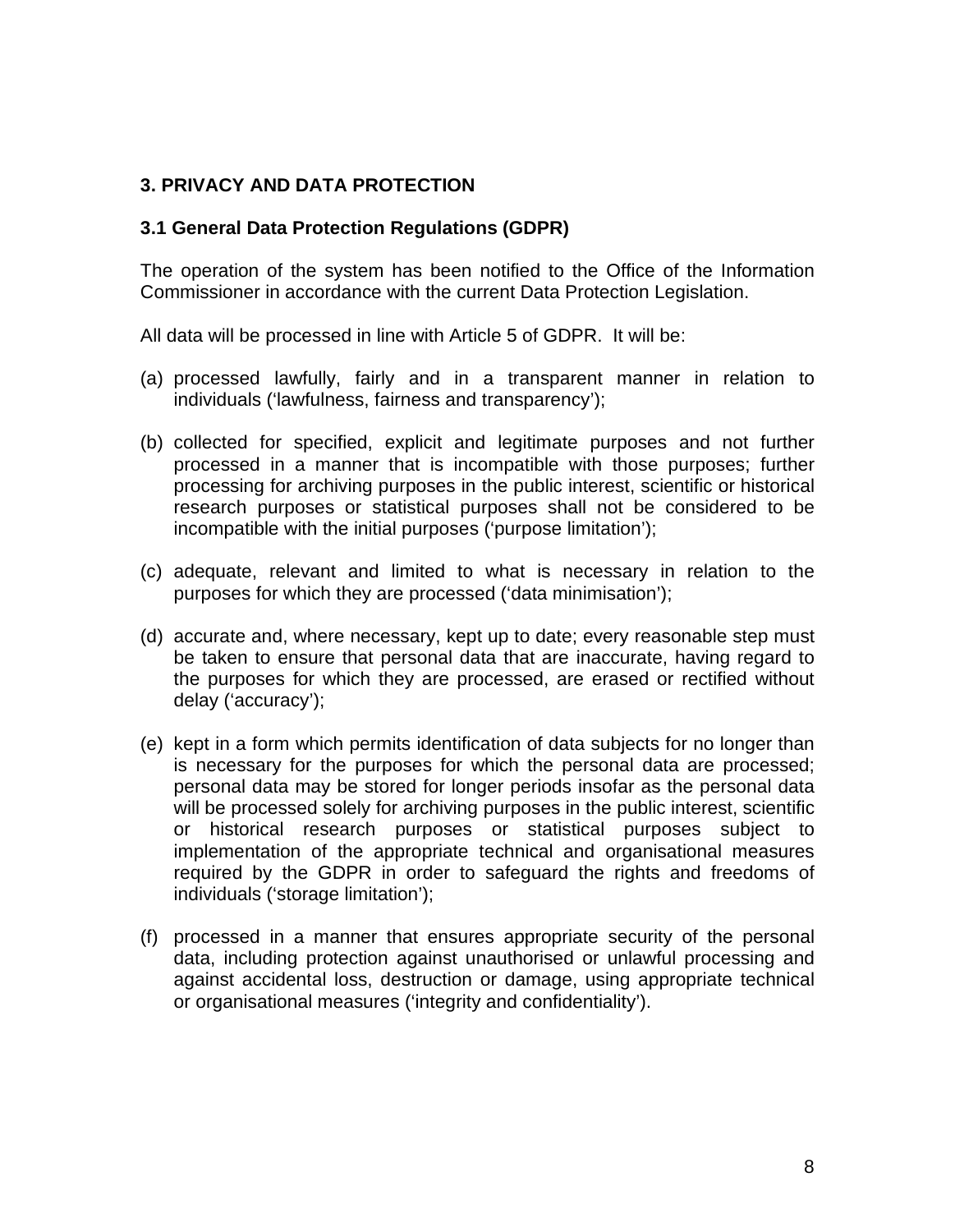#### **3.2 Request for Information – Subject Access Request**

Any request from an individual for disclosure of personal data which they believe is recorded by virtue of the system will be directed in the first instance to the System Manager and should be treated as a Subject Access Request.

Any person making such a request should use the form included at Appendix A3, including the fee of £10, and must be able to provide sufficient information to prove their identity and to enable the data to be located.

If the relevant footage shows third parties and the provision of such could involve an unfair intrusion into the privacy of the third party, the footage will not be disclosed unless all third parties have provided written agreement or the relevant footage can be obscured.

In accordance with the GDPR, personal data processed for the prevention or detection of crime and/or the apprehension or prosecution of offenders is exempt from the subject access provisions, to the extent to which the application of the provisions to the data would be likely to prejudice these matters.

A request from an individual for footage of themselves is exempt from the provisions of the Freedom of Information Act. Instead, this request should be treated as a data protection subject access request as explained above.

#### **4. ACCOUNTABILITY AND PUBLIC INFORMATION**

#### **4.1 The Public**

Access to the CCTV control room is restricted in accordance with this Code of Practice.

A member of the public wishing to register a complaint with regard to the system should contact the System Manager at the address provided within this Code. All complaints will be dealt with in accordance with the relevant Council's complaints procedure.

#### **4.2 System Manager**

As detailed on the front page of this Code, the Principal Community Protection Officer, employed by St Albans City and District Council, is the System Manager.

The System Manager, in conjunction with the Control Room Manager (employed by the contractor providing the CCTV operators) will have day to day responsibility for the system. This includes ensuring this Code of Practice is adhered to.

#### **4.3 Public Information**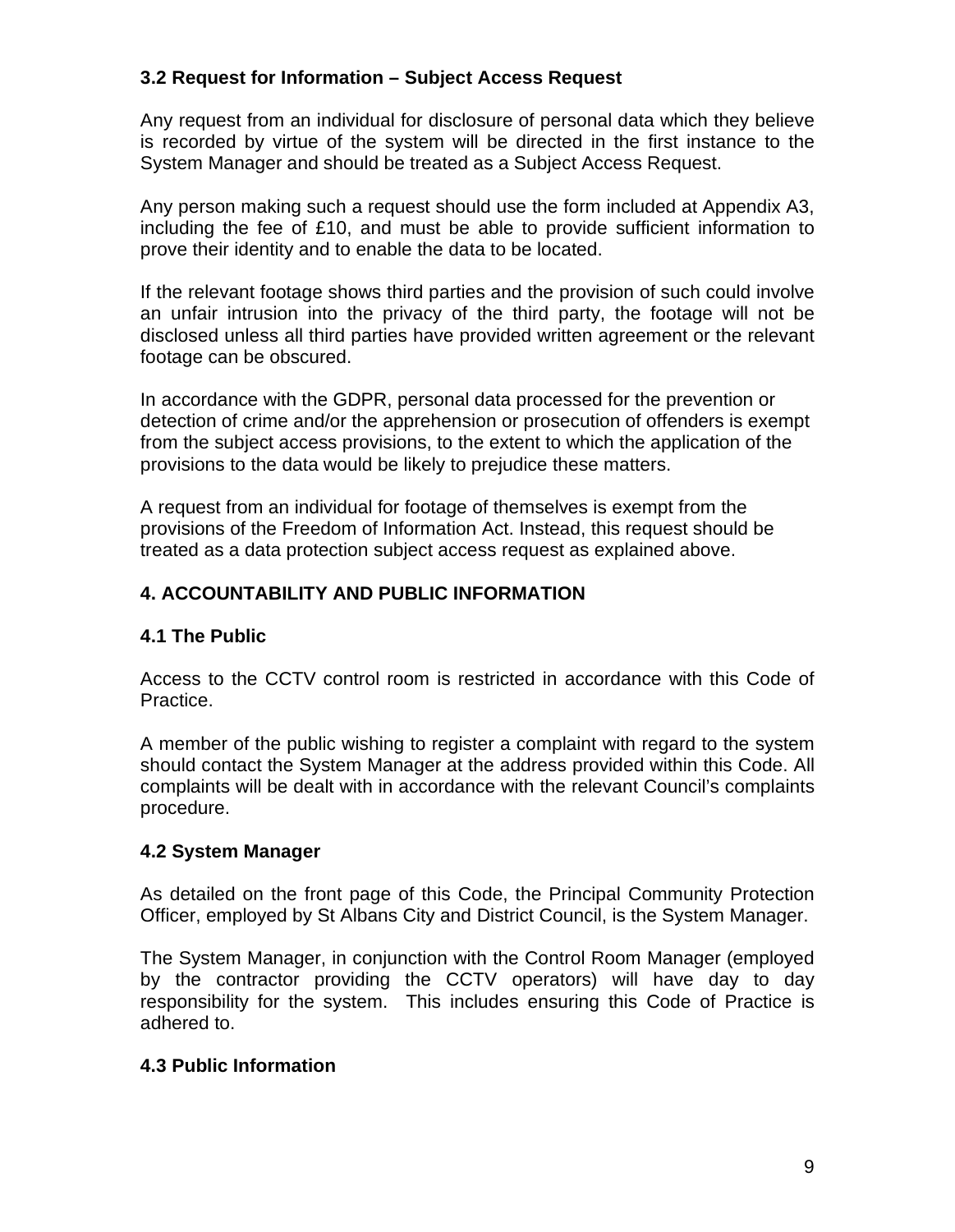This Code will be made available on the Council's website and upon request to the System Manager.

Signage is erected in the locality where cameras are deployed. An example is included at Appendix A5.

#### **5. ASSESSMENT OF THE SYSTEM**

#### **5.1 Evaluation**

The operation of system will be audited on an annual basis to check for compliance with this Code of Practice and to ensure the system meets the objectives specified in section 1.

#### **5.2 CCTV Monitoring Group**

The CCTV Monitoring Group meets every two months to consider Police hot spots, deployment of temporary CCTV, usage of the CCTV System and any new proposed initiatives and ideas. This group consists of the System Manager, Control Room Manager, the Police, St Albans Business Against Crime, Harpenden Town Council, and others as required by operational needs.

#### **5.3 Annual Report**

An annual report will be produced, which will give an overview of usage for the previous year, details of the annual system review, incidents of note, statistics relating to usage and details of planned upgrades and developments.

This report will initially be submitted to the Lead Councillor for community engagement and support services, and to the Chair of the Scrutiny Committee.

The Annual Report will be published on the Council's website.

#### **6 HUMAN RESOURCES**

#### **6.1 Staffing of the Control Room**

All staff operating cameras in the control room will have a valid Security Industry Association (SIA) Public Space Surveillance Licence. Operators will also be issued with a copy of this Code of Practice and will be conversant with all contents.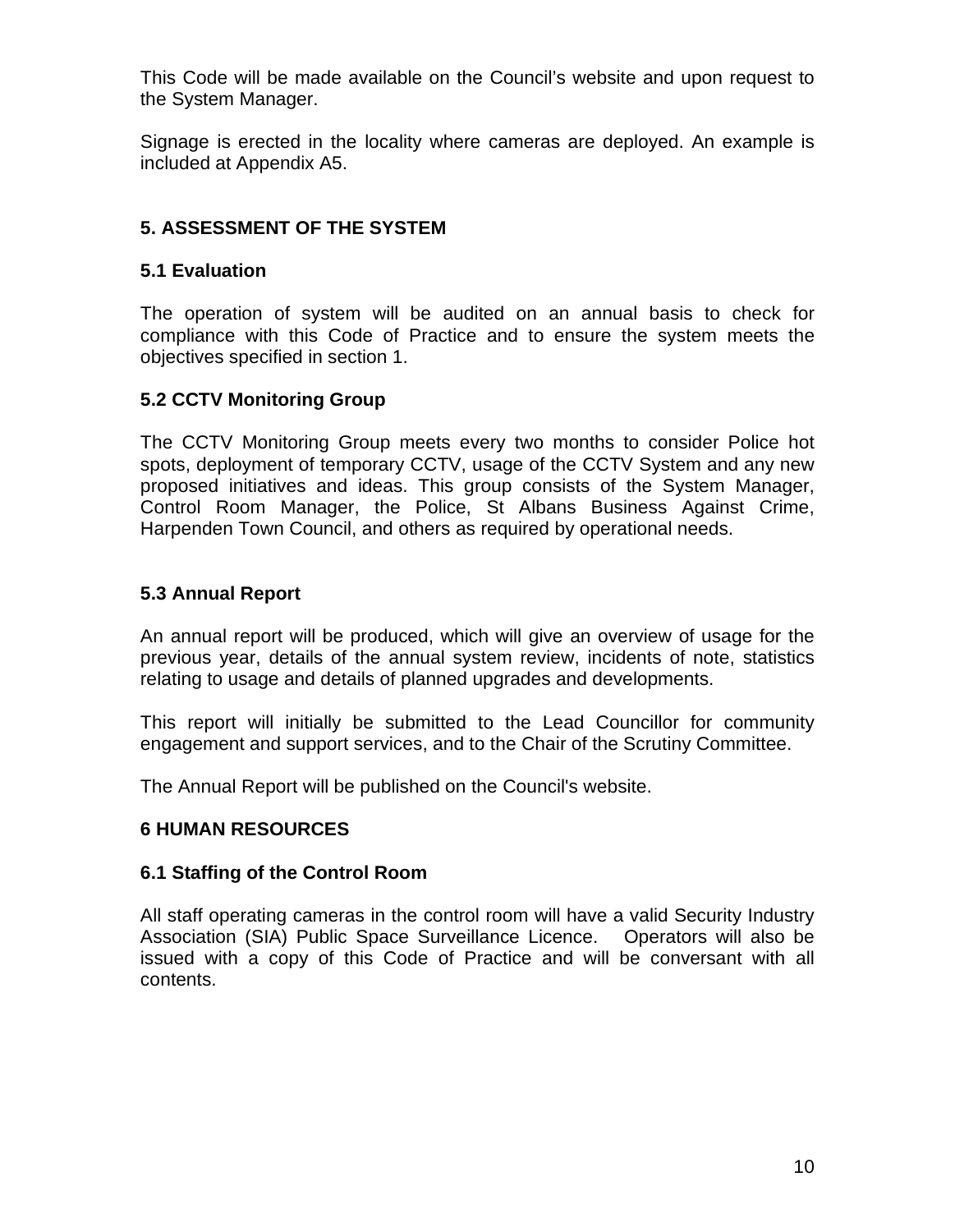#### **6.2 Discipline**

Every individual with responsibility under this code, and who has any involvement with the system is subject to this code and will sign the declaration of confidentiality attached at Appendix A4. Breach of this Code will be treated as a serious disciplinary matter.

#### **7. CONTROL AND OPERATION OF CAMERAS**

#### **7.1 Guiding Principles**

All persons operating the cameras will act with utmost probity at all times.

Cameras will not be used to look into private residential property unless pursuing a suspect or an appropriate Regulation of Investigatory Powers Act authorisation is in place.

Camera operators will not exercise any prejudice, with operators being required to justify their interest in, or recording of, any particular group of individuals to the System Manager.

#### **7.2 Operation of the System by the Police**

Only in extreme circumstances and upon the written request of a Superintendent or above will the Police be able to direct use of a part of the system. This will need the written approval of the Head of Department, with such approval designating the specific Police staff to who this power has been granted, for what purpose and for what timescale.

In the event of such a request being granted, the control room will continue to be staffed and operated by those personnel authorised to do so and who fall within the terms of this code.

In very extreme circumstances a request may be made by the Police to take total control of the system in its entirety, including the staffing of the monitoring room and personal control of the associated equipment, to the exclusion of the System Manager. Any such request must be made in writing by an Assistant Chief Constable or above to the System Manager, who will need to obtain the written approval of the Council's Chief Executive. Such approval will designate the specific Police staff to whom this power has been granted, for what purpose and for what timescale.

#### **7.3 Maintenance of the System**

To ensure that the system continues to provide footage of sufficient evidential quality, the Owner will ensure a maintenance agreement is always in place.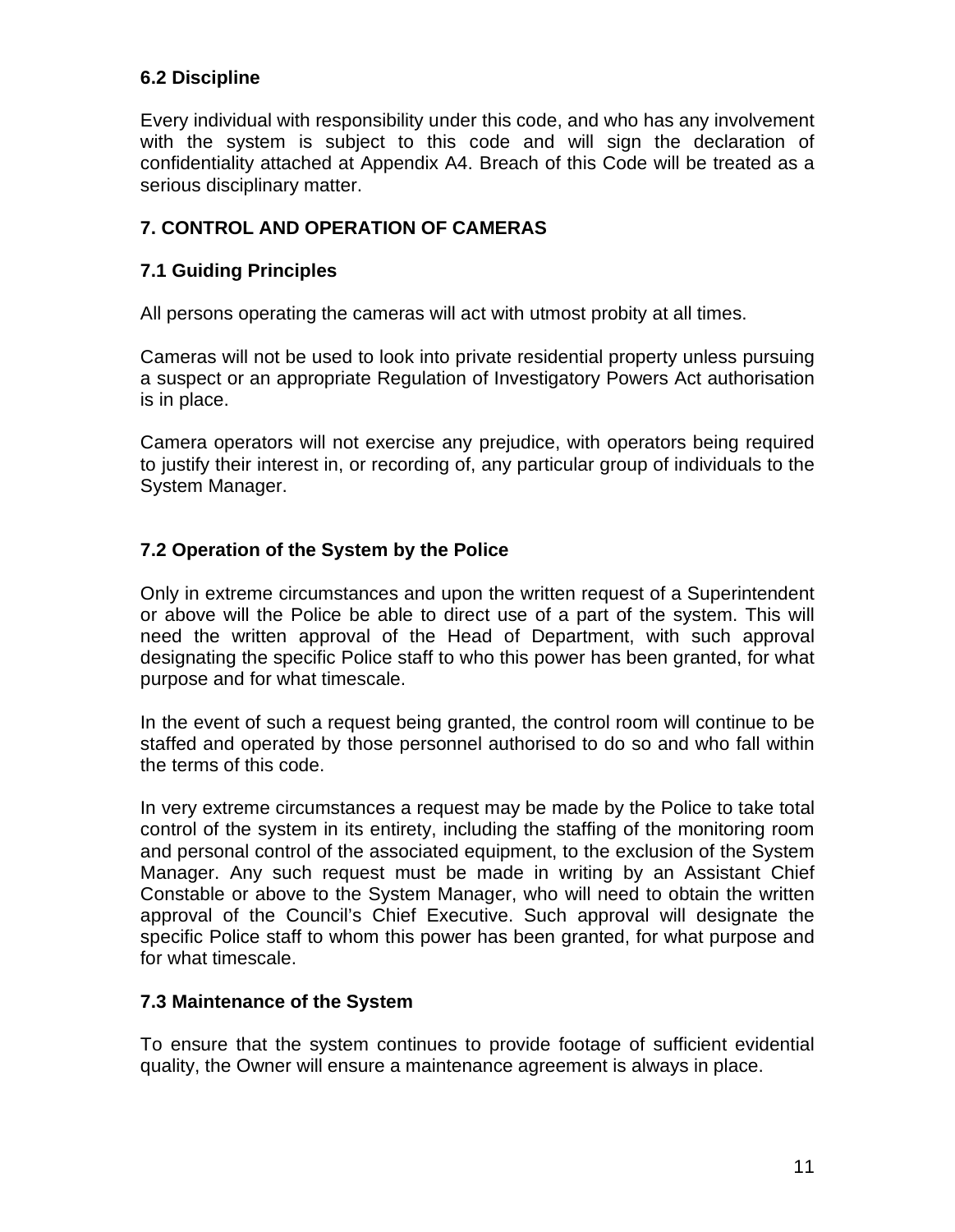#### **8.SECURITY ARRANGEMENTS OF THE MONITORING ROOM**

#### **8.1 Security Arrangements**

The CCTV Control Room is a secure environment, controlled via an electronic access scheme. Only persons authorised by the System Manager will be allowed access.

#### **8.2 Public Access**

This will only be granted by the System Manager. Authorised visitors will be supervised at all times and will be required to sign the declaration of confidentiality and provide their full name and address, as detailed on 8.3 below.

#### **8.3 Declaration of Confidentiality**

All visitors to the CCTV Control Room will be required to sign the visitors' book which contains the following declaration of confidentiality:

*In signing this visitors' book, I acknowledge that any footage disclosed to me is only to be used for the purpose for which it is disclosed and for no other reason, within the explicit written permission of the System Manager. I also acknowledge that personal details of those operating the system must not be divulged and I agree not to divulge any information obtained, overheard or seen during my visit to the CCTV Control Room.* 

#### **9 MANAGEMENT OF RECORDED MATERIAL**

#### **9.1 Guiding Principles**

For the purposes of this Code, 'recorded material' means any material recorded by, or as the result of, technical equipment which forms part of the system; this specifically includes images recorded digitally or on other media including still prints.

Every recording made by the use of the system has the potential for containing material that may need to be admitted in evidence at some point during the period of its retention.

Members of the public must have total confidence that information recorded will be treated with due respect for private and family life.

It is therefore imperative that all recorded material is treated strictly in accordance with this Code of Practice until the final destruction of the material.

Access to and the use of recorded material will be strictly for the purposes defined in this Code of Practice only.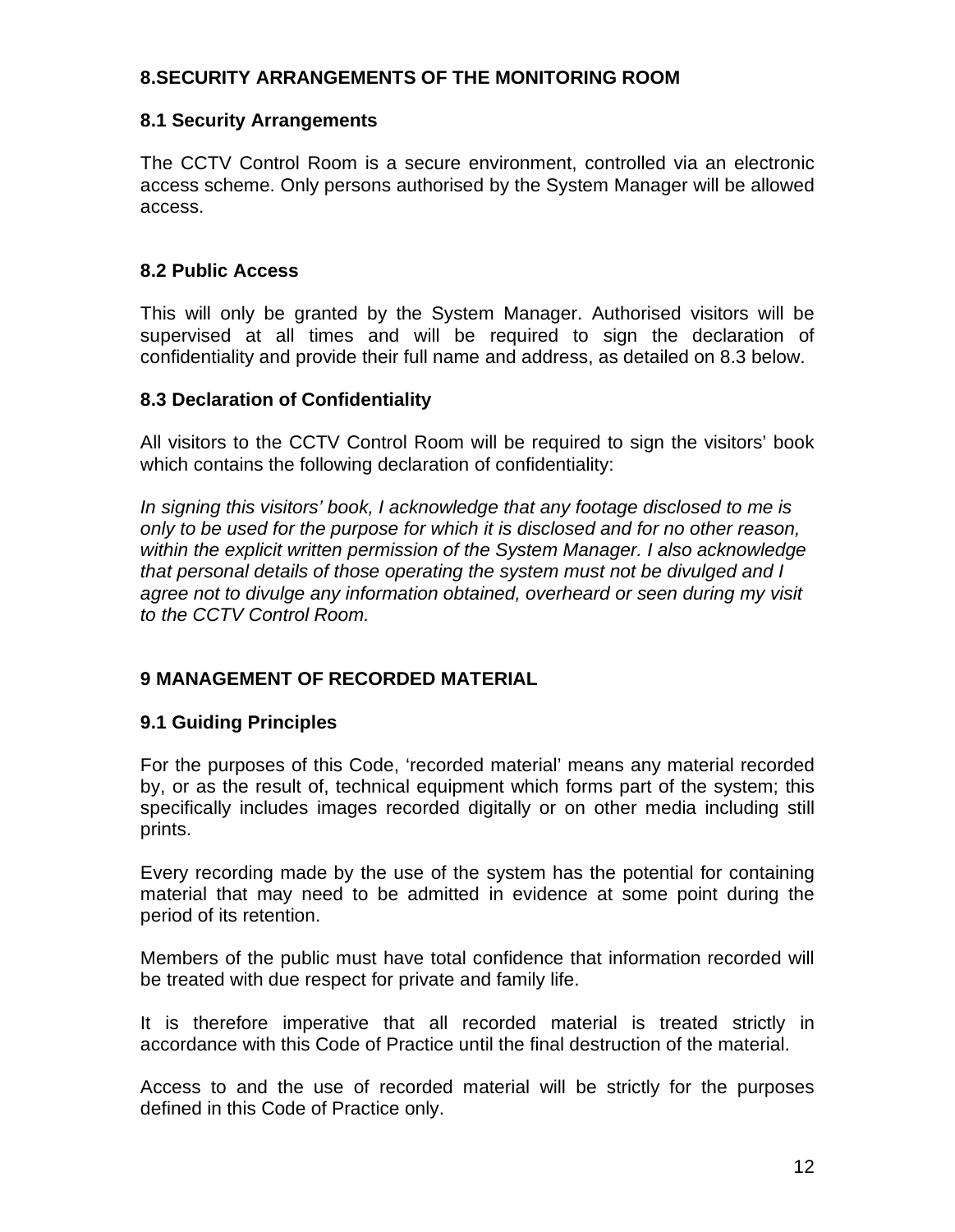Recorded material will not be copied, sold or otherwise released or used for commercial purposes or otherwise made available for any use incompatible with this Code of Practice.

#### **9.2 National Standard for release of data to a third party**

Requests from the Police for footage for the prevention and/or detection of crime and disorder will be submitted to the Control Room Manager. All other requests will need the approval of the System Manager. The System Manager will ensure the principles contained within the National Standard (Appendix A2), are followed at all times.

In complying with the National Standard it is intended, as far as is reasonably practicable, to give effect to the following principles:

- Recorded material shall be processed lawfully and fairly, and used only for the purposes defined in this Code.
- Access to recorded material will only take place in accordance with the National Standard and this Code.

Subject to compliance with this Code, the Police and other agencies with a Statutory Authority to investigate and/or prosecute offences, may release details of recorded information to the media only in an effort to identify offenders or potential witnesses. In all cases this will need the permission of the System Manager and will be recorded.

It may be beneficial to make use of recorded material for training of those operating the System. This will only take place with the permission of the System Manager.

#### **9.3 Footage and Recorded Material – retention**

Images recorded by full function cameras that provide live footage to the control room are retained on hard drives for 28 days. Images recorded by static cameras onto hard drives are in situ for 14 days. After these time periods the footage is automatically erased.

When footage is released as recorded material a master copy is made and retained securely by the CCTV Control Room. This is the retained for 7 years after which it is securely destroyed.

#### **9.4 Register and Release of Recorded Material**

Every item of recorded material that is produced is managed using specific software which this provides a clear audit trail.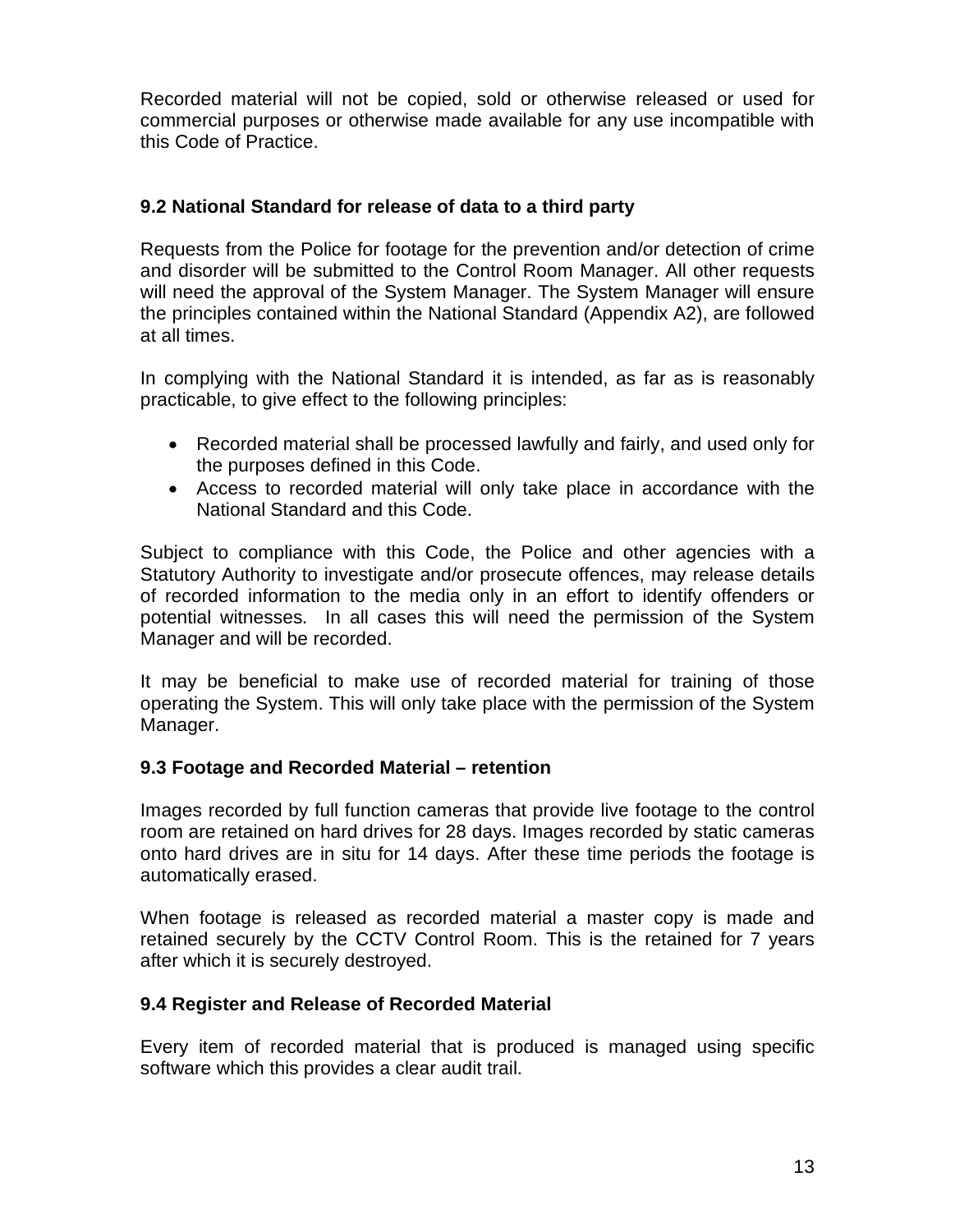#### **9.5 Prints of Recorded Material**

Prints will be treated in the same manner as other recorded material and in accordance with this Code of Practice and the National Standard.

#### **APPENDIX A1 KEY PERSONNEL AND RESPONSIBILITIES**

| System Manager - | <b>Neil Kieran</b>              |                                            |
|------------------|---------------------------------|--------------------------------------------|
|                  |                                 | <b>St Albans City and District Council</b> |
|                  | <b>District Council Offices</b> |                                            |
|                  | <b>St Peters St</b>             |                                            |
|                  | <b>St Albans</b>                |                                            |
|                  | Herts AL1 3JE                   |                                            |
|                  | 01727819416                     | neil.kieran@stalbans.gov.uk                |

Day to day management of the System for and on behalf of the System Owner. Including, data processing, management of the Code of Practice and performance of the System Operator with respect to monitoring and maintenance.

| <b>System Operator -</b> | <b>Videcom Security Ltd</b> |
|--------------------------|-----------------------------|
|                          | <b>Videcom Security Ltd</b> |
|                          | <b>Fordoun House,</b>       |
|                          | <b>Waltham Abbey,</b>       |
|                          | <b>Essex, EN9 1PF</b>       |
|                          | 01992 714604                |

Responsibility under contract to the System Owner, for the operation and maintenance of the System.

| <b>Control Room Manager</b> | <b>Jason Farmer-Ward</b>    |
|-----------------------------|-----------------------------|
|                             | <b>Videcom Security Ltd</b> |
|                             | <b>Videcom Security Ltd</b> |
|                             | <b>Fordoun House,</b>       |
|                             | <b>Waltham Abbey,</b>       |
|                             | Essex, EN9 1PF              |
|                             | 01992 714604                |

Employed by the System Operator to manage the operation and maintenance of the system.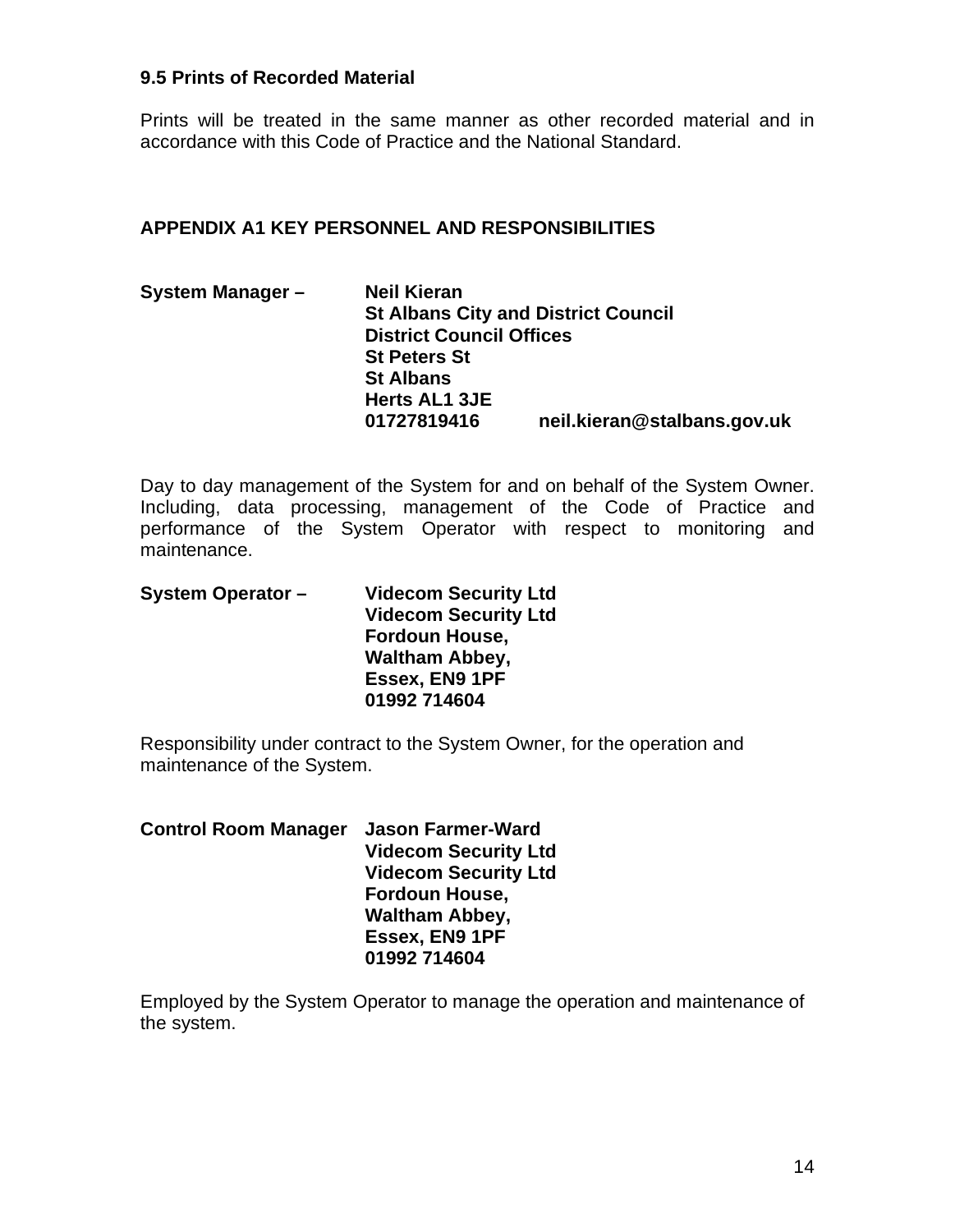#### **APPENDIX A2 NATIONAL STANDARD FOR RELEASE OF DATA TO THIRD PARTIES**

#### **General Policy**

All requests for the release of data shall be processed in accordance with this standard and the Code of Practice. All Police requests for footage needed for the prevention and/or detection of crime and disorder shall be dealt with by the Control Room Manager – all other requests for footage will be dealt with by the System Manager. Day to day responsibility for the operation of the CCTV system lies with the System Manager.

#### **1. Primary Request to View Data**

a) Primary requests to view data generated by a CCTV system are likely to be made by third parties for any one or more of the following purposes:

i) Providing evidence in criminal proceedings (e.g. Police and Criminal Evidence Act 1984, Criminal Procedures & Investigations Act 1996, etc.)

ii) Providing evidence in civil proceedings or tribunals.

iii) The prevention of crime.

iv) The investigation and detection of crime (may include identification of offenders).

v) Identification of witnesses

b) Third parties, which are required to show adequate grounds for disclosure of data within the above criteria, may include, but are not limited to:

i) Police (see note 1)

ii) Statutory (enforcing) authorities with powers to prosecute (e.g., Custom & Excise, Trading Standards, etc.)

- iii) Solicitors (see note 2)
- iv) Plaintiffs in civil proceedings (see note 3)
- v) Accused persons or defendants in criminal proceedings (see note 3)
- vi) Other agencies, according to purpose and legal status (see note 4)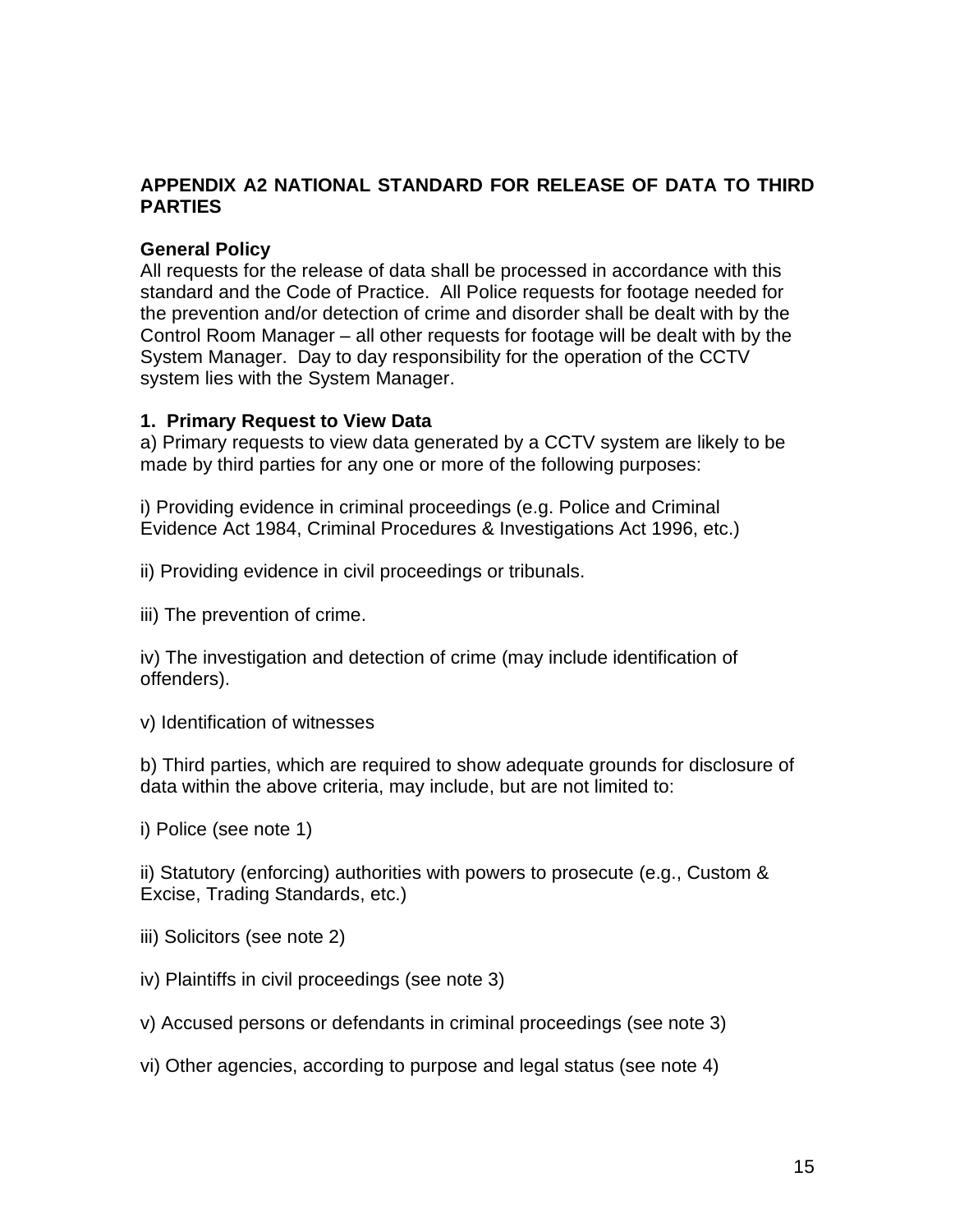c) Upon receipt from a third party of a bona fide request for the release of data, the data controller shall:

i) Not unduly obstruct a third party investigation to verify the existence of relevant data.

ii) Ensure the retention of data which may be relevant to the request, but which may be pending application for, or the issue of, a court order or subpoena. A time limit shall be imposed on such retention, which will be notified at the time of the request.

d) In circumstances outlined in note (3) below, (requests by plaintiffs, accused persons or defendants) the data controller, or nominated representative shall:

i) Be satisfied that there is no connection with any existing data held by the police in connection with the same investigation.

ii) Treat all such enquiries with strict confidentiality.

#### Notes:

(1) The release of data to the police is not to be restricted to the civil police but could include (for example) British Transport Police, Ministry of Defence Police, Military Police, etc. (Special arrangements may be put in place in response to local requirements.)

(2) Aside from criminal investigation, data may be of evidential value in respect of civil proceedings or tribunals. In such cases a solicitor, or authorised representative of the tribunal, is required to give relevant information in writing prior to a search being granted. In the event of a search resulting in a requirement being made for the release of data, such release will only be facilitated on the instructions of a court order or subpoena. A charge may be made for this service to cover costs incurred.

In all circumstances data will only be released for lawful and proper purposes.

(3) There may be occasions when an enquiry by a plaintiff, an accused person, a defendant or a defence solicitor falls outside the terms of disclosure or subject access legislation. An example could be the investigation of an alibi. Such an enquiry may not form part of a prosecution investigation. Defence enquiries could also arise in a case where there appeared to be no recorded evidence in a prosecution investigation.

(4) The data controller shall decide which (if any) 'other agencies' might be permitted access to data. Having identified those 'other agencies', such access to data will only be permitted in compliance with this Standard.

(5) The data controller can refuse an individual request to view if sufficient or inaccurate information is provided. A search request should specify reasonable accuracy (could be specified to the nearest half-hour).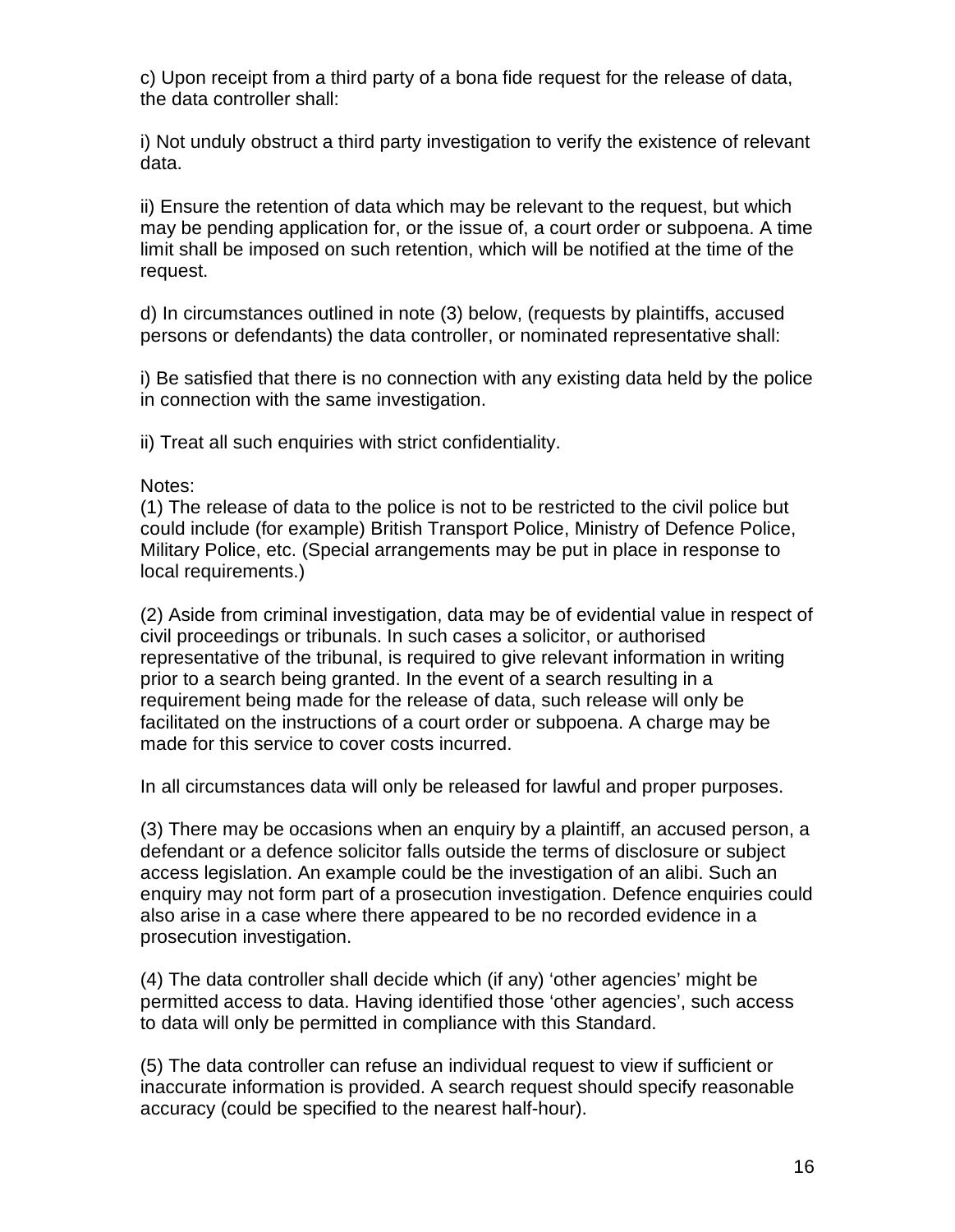#### **2. Secondary Request to View Data**

a) A 'secondary' request for access to data may be defined as any request being made which does not fall into the category of a primary request. Before complying with a secondary request, the data controller shall ensure that: i) The request does not contravene and that compliance with the request would not breach current relevant legislation, (e.g., Data Protection Act 1998, Human Rights Act 1998, section 163 Criminal Justice and Public Order Act 1994, etc.).

ii) Any legislative requirements have been complied with (e.g., the requirements of the Data Protection Act 1998).

iii) Due regard has been taken of any known case law (current or past) which may be relevant (e.g., R v Brentwood BC ex P. Peck) and

iv) The request would pass a test of 'disclosure in the public interest' (see note 1).

b) If, in compliance with a secondary request to view data, a decision is taken to release material to a third party, the following safeguards shall be put in to place before releasing the material:

i) In respect of material to be released under the auspices of 'crime prevention', written agreement to the release of the material should be obtained from a police officer not below the rank of Inspector. The officer should have personal knowledge of the circumstances of the crime/s to be prevented and an understanding of the CCTV Code of Practice.

ii) If the material is to be released under the auspices of 'public well being, health or safety', written agreement to the release of material should be obtained from a senior officer within the Local Authority. The officer should have personal knowledge of the potential benefit to be derived from releasing the material and an understanding of the CCTV Code of Practice.

c) Recorded material may be used for bona fide training purposes such as police or staff training. Under no circumstances will recorded material be released for commercial sale or for entertainment purposes.

Note:

(1) 'Disclosure in the public interest' could include the disclosure of personal data that:

i) provides specific information which would be of value or of interest to the public well being.

ii) identifies a public health or safety issue.

iii) leads to the prevention of crime.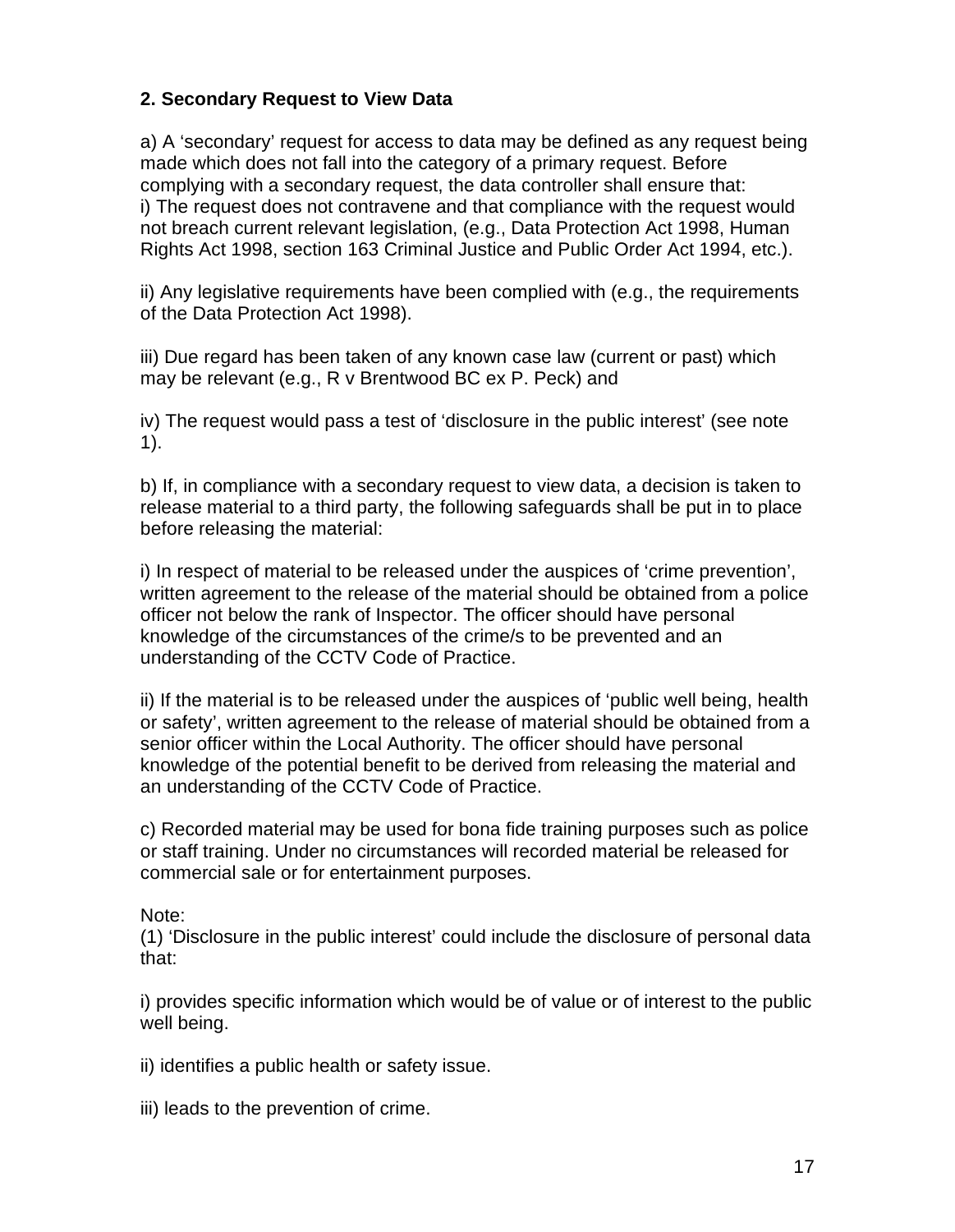iv) The disclosure of personal data which is the subject of a 'live' criminal investigation would always come under the terms of a primary request (see 3 above).

#### **3. Individual Subject Access under Data Protection Legislation**

a) Under the terms of the Data Protection legislation individual access to personal data, of which that individual is the data subject, must be permitted providing:

i) The request is made in writing.

ii) A specified fee is paid for each search.

iii) A data controller is supplied with sufficient information to satisfy him/herself as to the identity of the person making the request.

iv) The person making the request provides sufficient and accurate information about the time, date and place to enable the data controller to locate the information which that person seeks (it is recognised that a person making a request may not know the precise time. Under those circumstances it is suggested that within one hour of accuracy would be reasonable requirement).

v) The person making the request is only shown information relevant to that particular search and which contains personal data of hi/herself only, unless all other individuals who may be identified from the same information have consented to the disclosure.

b) In the event of the data controller complying with a request to supply a copy of the data to the subject, only data pertaining to the individual should be copied (all other personal data which may facilitate the identification of any other person should be concealed or erased).

c) The data controller is entitled to refuse an individual request to view data under these provisions if insufficient or inaccurate information is provided, however every effort should be made to comply with subject access procedures and each request should be treated on its own merits.

d) In addition to the principles contained within the Data Protection legislation, the data controller should be satisfied that the data is:

i) Not currently and as far as can be reasonably ascertained, not likely to become part of a 'live' criminal investigation.

ii) Not currently and as far as can be reasonably ascertained, not likely to become relevant to civil proceedings.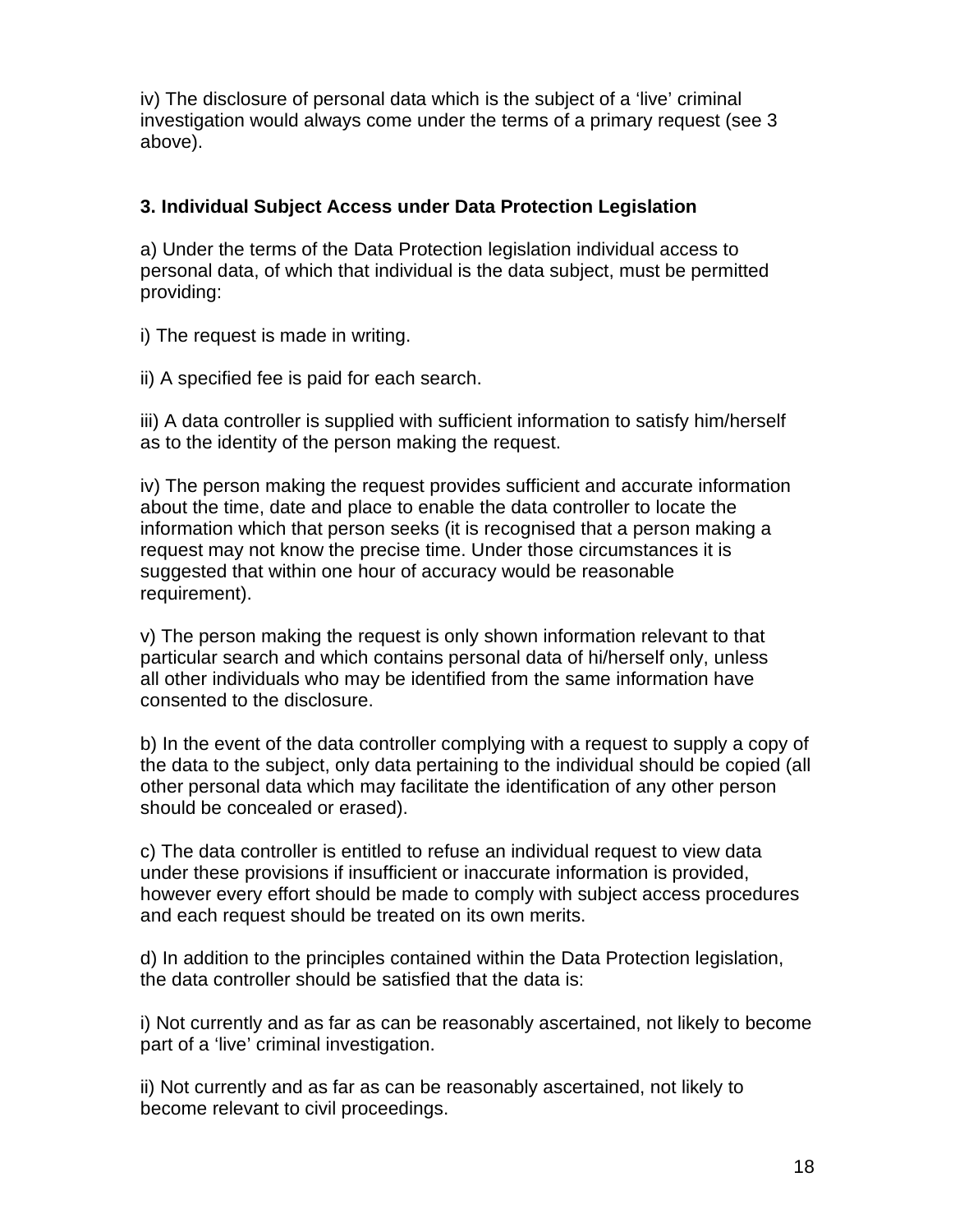- iii) Not the subject of a complaint or dispute which has not been actioned
- iv) The original data and that an audit trail has been maintained.

v) Not removed or copied without proper authority.

vi) For individual disclosure only (i.e., to be disclosed to a named subject).

#### **4. Process of Disclosure**

a) Verify the accuracy of the request.

b) Replay the data to the requestee only (or responsible person acting on their behalf).

c) The viewing should take place in a separate room and not in the control room or monitoring area. Only data relevant to the request to be shown.

d) It must not be possible to identify any other individual from the information being shown (any such information will be blanked out, either by means of electronic screening or manual editing on the monitor screen.

e) If a copy of the material is requested and there is no on-site means of editing out other personal data, then the material shall be sent to an editing house for processing prior to being sent to the requestee.

Note: The Information Commissioners Code of Practice for CCTV makes specific requirements for the precautions to be taken when images are sent to an editing house for processing.

#### **5. Media Disclosure**

a) In the event of a request from the media for access to recorded material, the procedures outlined under 'secondary request to view data' shall be followed. If material is to be released the following procedures shall be adopted:

i) The release of the material must be accompanied by a signed release document that clearly states what the data will be used for and sets out the limits on its use.

ii) The release form shall state that the receiver must process the data in a manner prescribed by the data controller, e.g., specific identities/data that must not be revealed.

iii) It shall require that proof of any editing must be passed back to the data controller, either for approval or final consent, prior to its intended use by the media (protecting the position of the data controller who would be responsible for any infringement of Data Protection legislation and the System Code of Practice).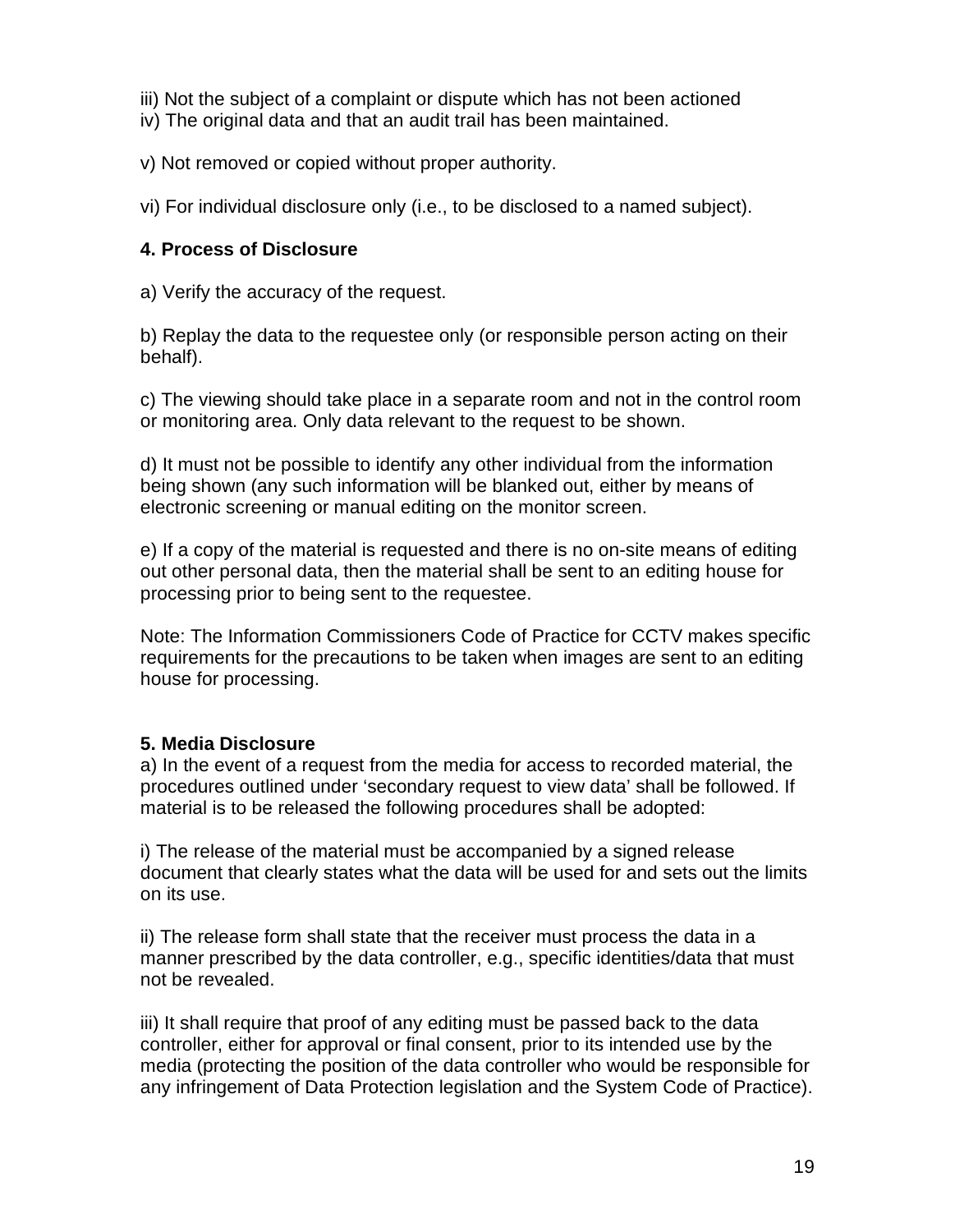iv) The release form shall be considered a contract and signed by both parties (see note 1).

Note: In the well publicised case of R v Brentwood Borough Council, ex parte Geoffrey Dennis Peck, (QBD November 1997), the judge concluded that by releasing the video footage, the Council had not acted lawfully. A verbal assurance that the broadcasters would mask the identity of the individual had been obtained. Despite further attempts by the Council to ensure the identity would not be revealed, the television company did in fact broadcast footage during which the identity of Peck was not concealed. The judge concluded that tighter guidelines should be considered to avoid future accidental broadcasts. Attention is drawn to the requirements of the Information Commissioners in this respect, detailed in her Code of Practice summarised above.

#### **6. Principles**

In adopting this national standard for the release of data to third parties, it is intended, as far as reasonably practicable, to safeguard the individual's rights to privacy and to give effect to the following principles:

a) Recorded material shall be processed lawfully and fairly and used only for the purposes defined in the Code of Practice for the system.

b) Access to recorded material shall only take place in accordance with this standard and the Code of Practice.

c) The release or disclosure of data for commercial or entertainment purposes is specifically prohibited.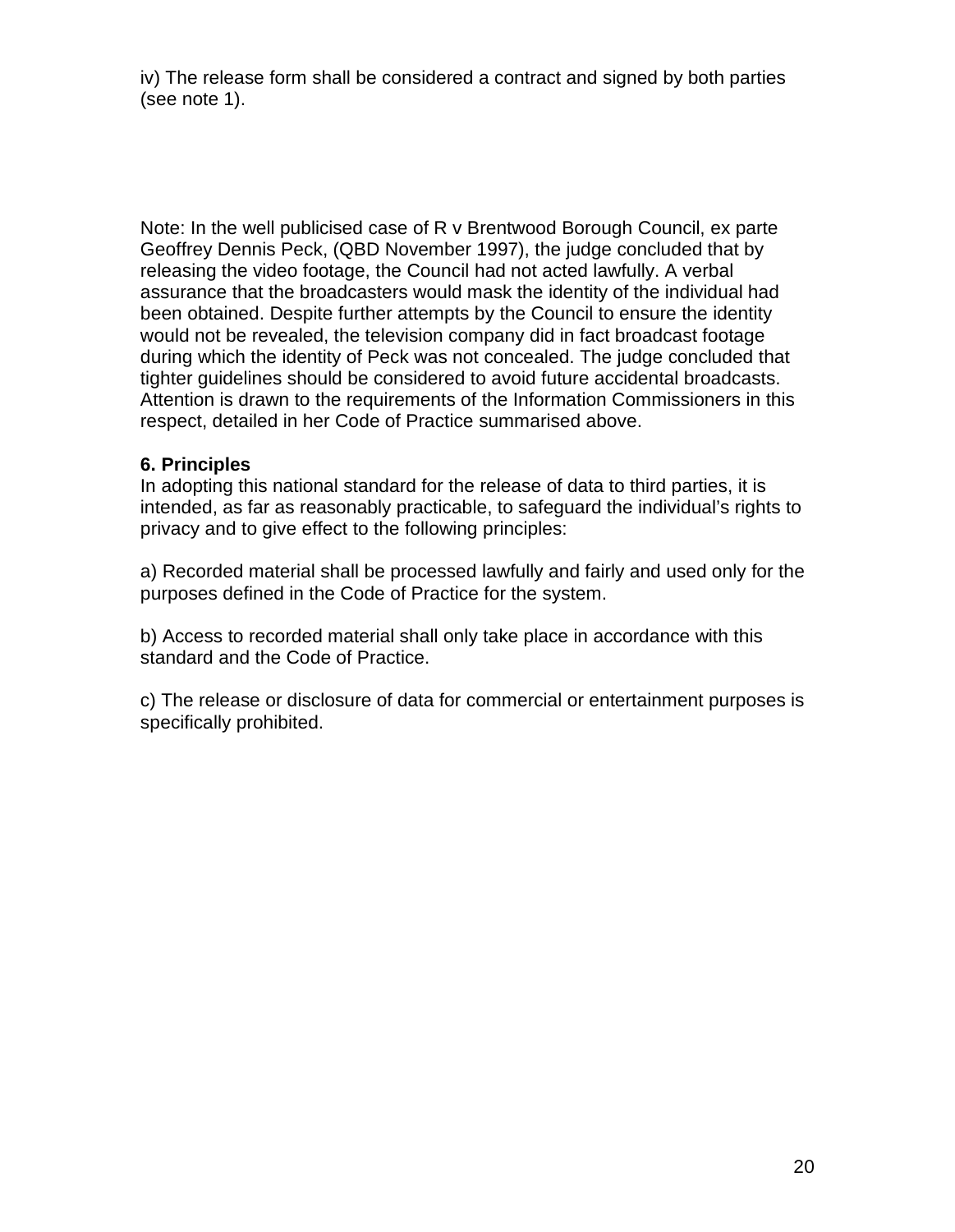## **Subject Access Request Form**

### **ST ALBANS CITY & DISTRICT COUNCIL CCTV SURVEILLANCE SYSTEM**

#### **How to Apply For Access To Information Held On the CCTV System**

These notes explain how you can find out what information, if any, is held about you on the CCTV System.

## *Your Rights*

Subject to certain exemptions, you have a right to be told whether any personal data is held about you. You also have a right to a copy of that information in a permanent form except where the supply of such a copy is not possible or would involve disproportionate effort, or if you agree otherwise. The Council will only give that information if it is satisfied as to your identity. If release of the information will disclose information relating to another individual(s), who can be identified from that information, the Council is not obliged to comply with an access request unless –

- The other individual has consented to the disclosure of information, or
- It is reasonable in all the circumstances to comply with the request without the consent of the other individual(s)

## *The Council's Rights*

The Council may deny access to information where the Act allows. The main exemptions in relation to information held on the CCTV System are where the information may be held for:

- Prevention and detection of crime
- Apprehension and prosecution of offenders

And giving you the information may be likely to prejudice any of these purposes.

#### *Fee*

A fee of £10 is payable for each access request.

**THE APPLICATION FORM: (N.B. ALL sections of the form must be completed. Failure to do so may delay your application.)** 

When you have completed and checked this form, take or send it together with the required TWO identification documents, photograph and fee to: The Principal Community Protection Officer, St Albans City & District Council, St Peters St, St Albans, Herts, AL1 3JE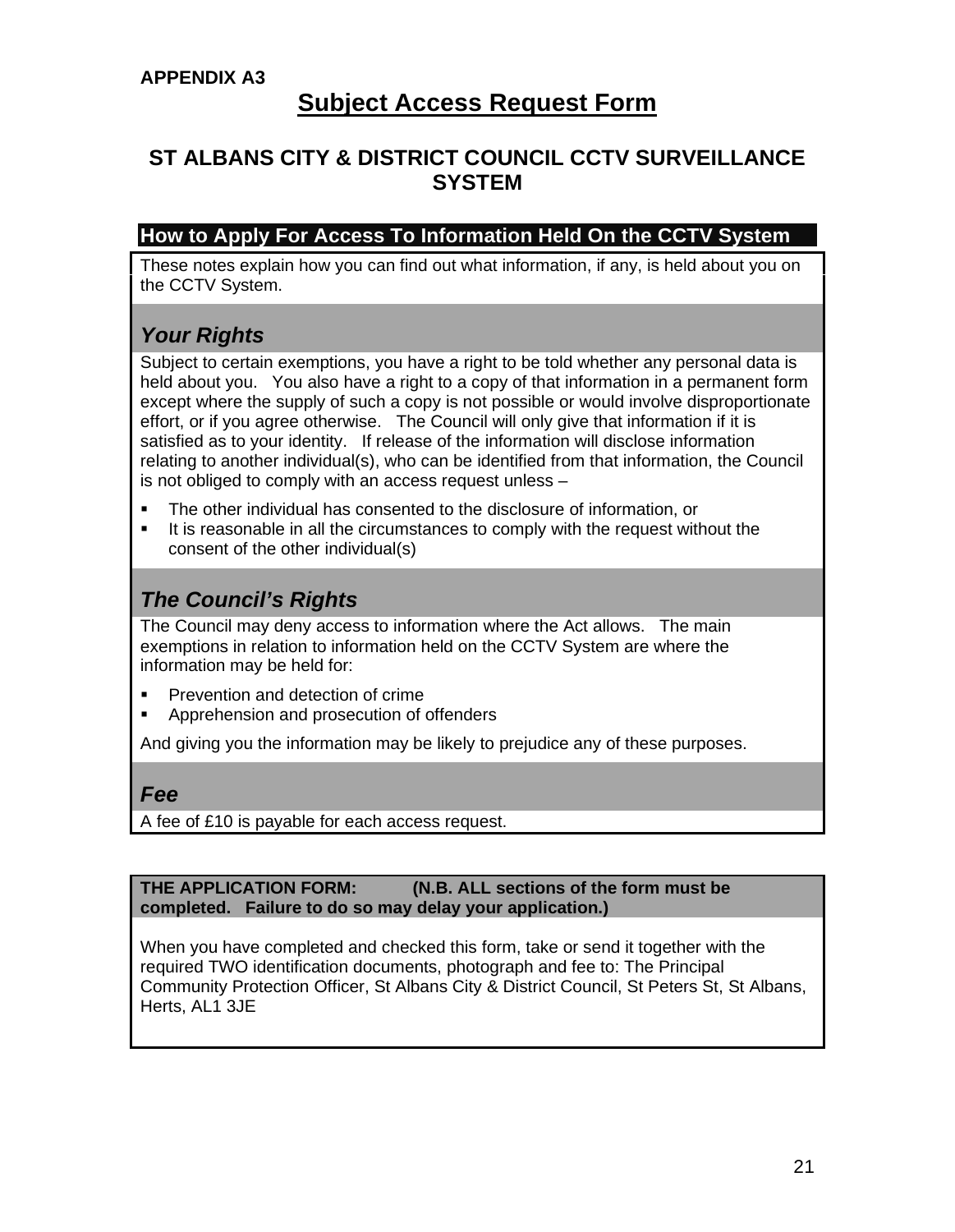### ST ALBANS CITY & DISTRICT COUNCIL CCTV SURVEILLANCE **SYSTEM**

## *SECTION 1 About Yourself*

*The information requested below is to help the Council (a) satisfy itself as to* 

*your identity and (b) find any data held about you.* 

#### *PLEASE USE BLOCK LETTERS*

| Title (tick box as appropriate)     | Mr            |             | <b>Mrs</b> | <b>Miss</b> |               | <b>Ms</b> |  |
|-------------------------------------|---------------|-------------|------------|-------------|---------------|-----------|--|
| Other title (e.g., Dr., Rev., etc.) |               |             |            |             |               |           |  |
| Surname/family name                 |               |             |            |             |               |           |  |
| <b>First names</b>                  |               |             |            |             |               |           |  |
| Maiden name/former names            |               |             |            |             |               |           |  |
| Sex (tick box)                      |               | <b>Male</b> |            |             | <b>Female</b> |           |  |
| Height                              |               |             |            |             |               |           |  |
| Date of Birth                       |               |             |            |             |               |           |  |
| <b>Place of Birth</b>               | <b>Town</b>   |             |            |             |               |           |  |
|                                     | <b>County</b> |             |            |             |               |           |  |

| <b>Your Current Home Address</b>   |                              |
|------------------------------------|------------------------------|
| A telephone number will be helpful | <b>Post Code</b><br>Tel. No. |

**If you have lived at the above address for less than 10 years, please give your previous addresses for the period:**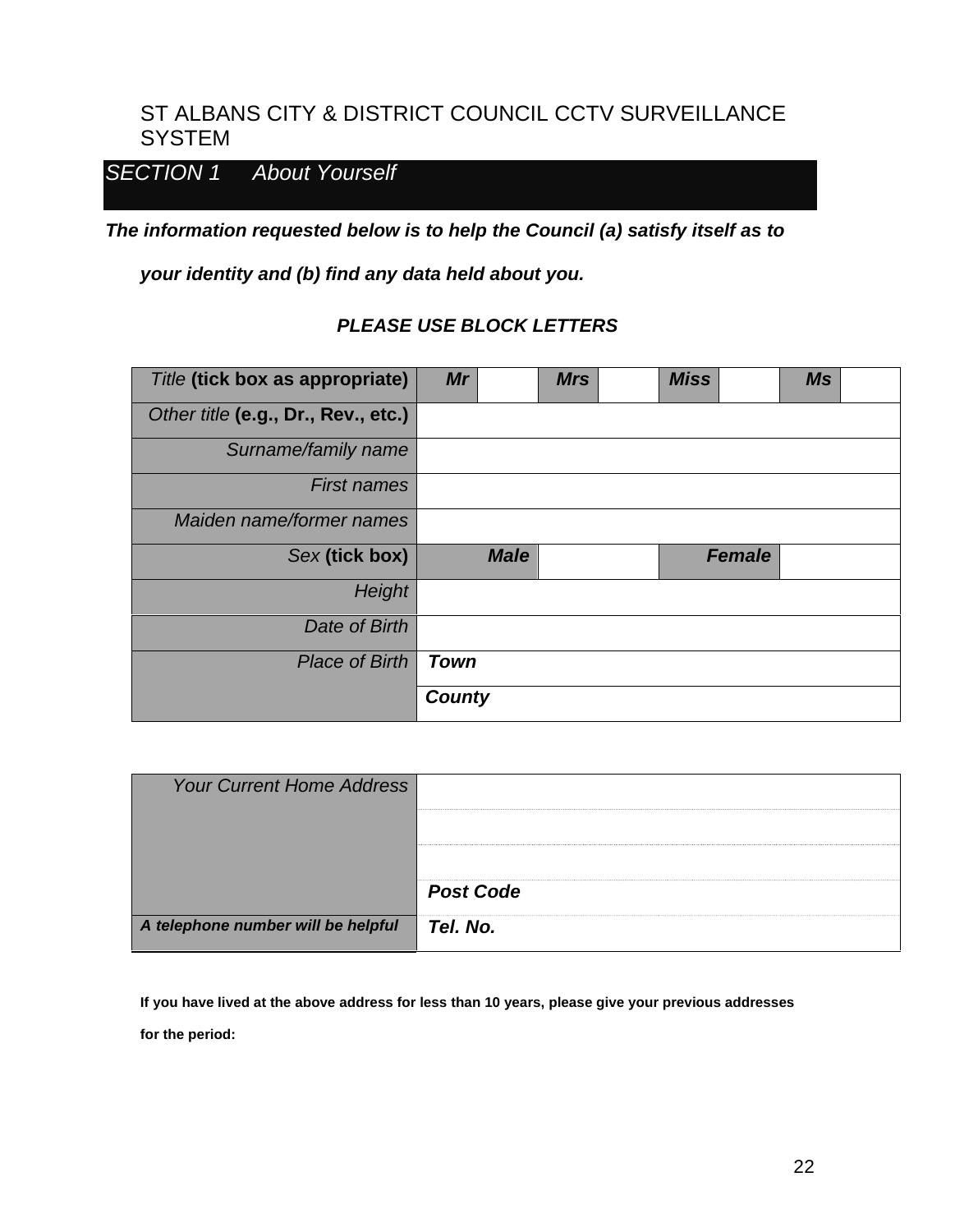| Previous address(es)     |     |
|--------------------------|-----|
|                          |     |
| Dates of occupancy From: | To: |
|                          |     |
|                          |     |
| Dates of occupancy From: | To: |

## *ST ALBANS CITY & DISTRICT COUNCIL CCTV SYSTEM*

## *SECTION 2 Proof of Identity*

*To help establish your identity your application must be accompanied by TWO official documents that between them clearly show your name, date of birth and current address.* 

*For example: a birth/adoption certificate, driving licence, medical card,* 

*passport or other official document that shows your name and address.* 

*Also, a recent, full face photograph of yourself.* 

*Failure to provide this proof of identity may delay your application.* 

## *SECTION 3 Supply of Information*

*You have a right, subject to certain exceptions, to receive a copy of the information in a permanent form. Please tick the box that applies.* 

*Do you wish to:* 

- *(a) View the information and receive a permanent copy*
- *(b) Only view the information*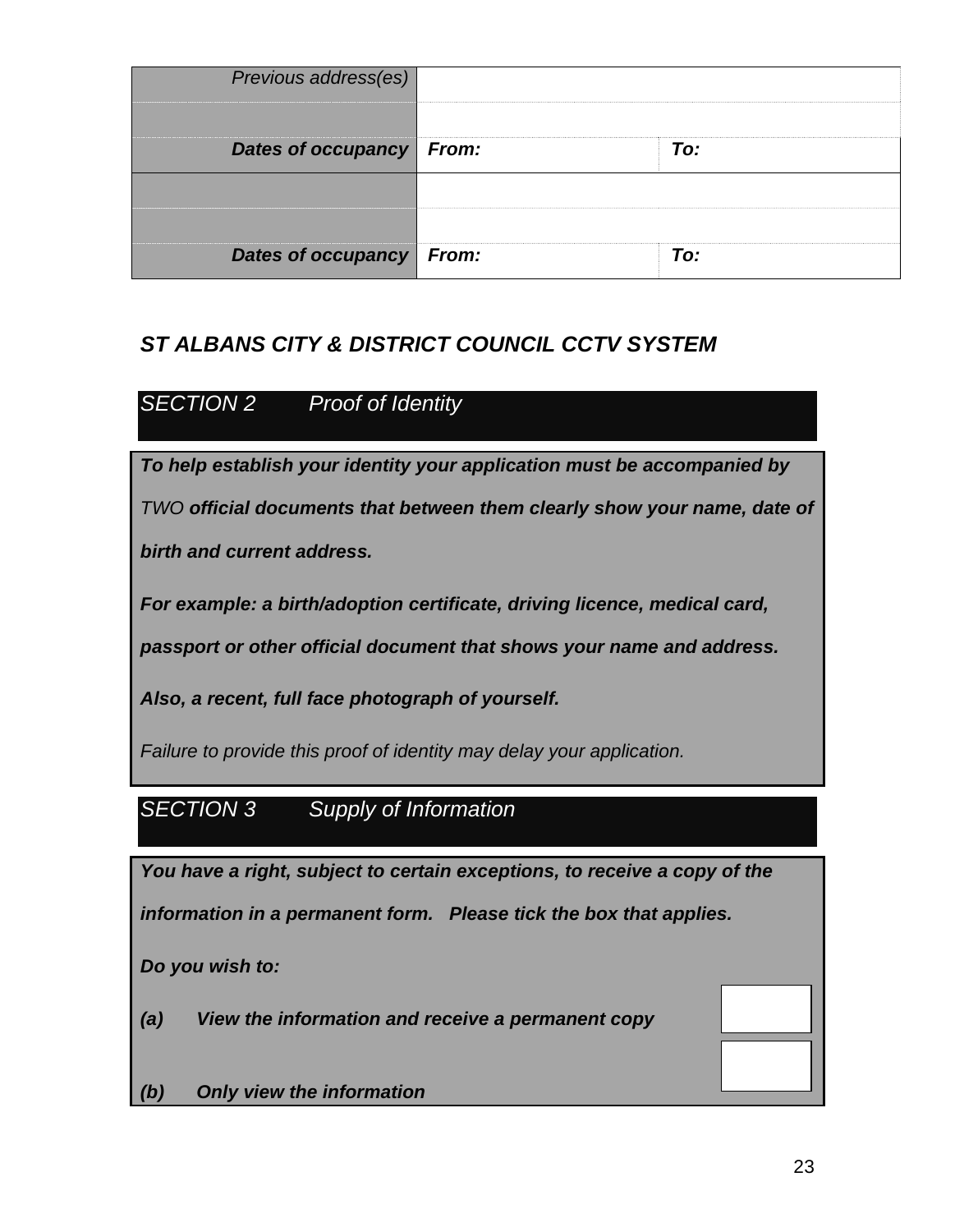## *ST ALBANS CITY & DISTRICT COUNCIL CCTV SYSTEM*

## *SECTION 4 To Help us Find the Information*

*If the information you have requested refers to a specific offence or incident, please complete this Section.* 

*Please complete a separate box in respect of different* 

*categories/incidents/involvement. Continue on a separate sheet, in the* 

*same way, if necessary.* 

*If the information you require relates to a vehicle, property, or other type of* 

*information, please complete the relevant section overleaf.* 

*Were you:* **(tick box below)**

*A person reporting an offence or incident* 

 *Victim of an offence* 

*A witness to an offence or incident* 

| Other - please explain |  |
|------------------------|--|
|                        |  |
|                        |  |
|                        |  |
|                        |  |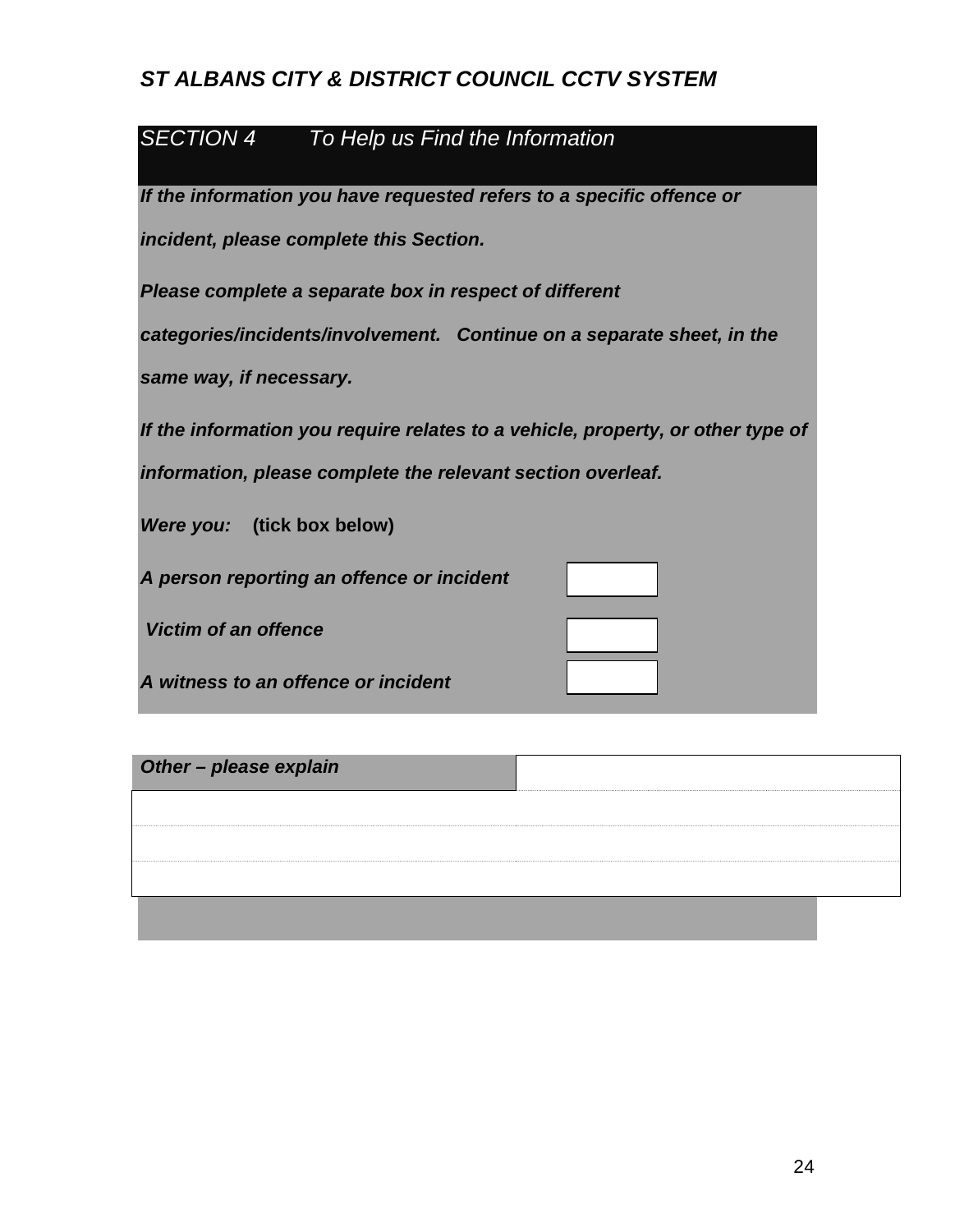| Date(s) and time(s) of incident                                              |
|------------------------------------------------------------------------------|
| <b>Place incident happened</b>                                               |
|                                                                              |
| <b>Brief details of incident</b>                                             |
|                                                                              |
|                                                                              |
|                                                                              |
|                                                                              |
|                                                                              |
|                                                                              |
|                                                                              |
| <b>SECTION 4</b><br><b>Declaration</b>                                       |
|                                                                              |
|                                                                              |
| DECLARATION (to be signed by the applicant)                                  |
| The information that I have supplied in this application is correct and I am |
| the person to whom it relates.                                               |
| <b>Signed by</b>                                                             |
| <b>Date</b>                                                                  |
|                                                                              |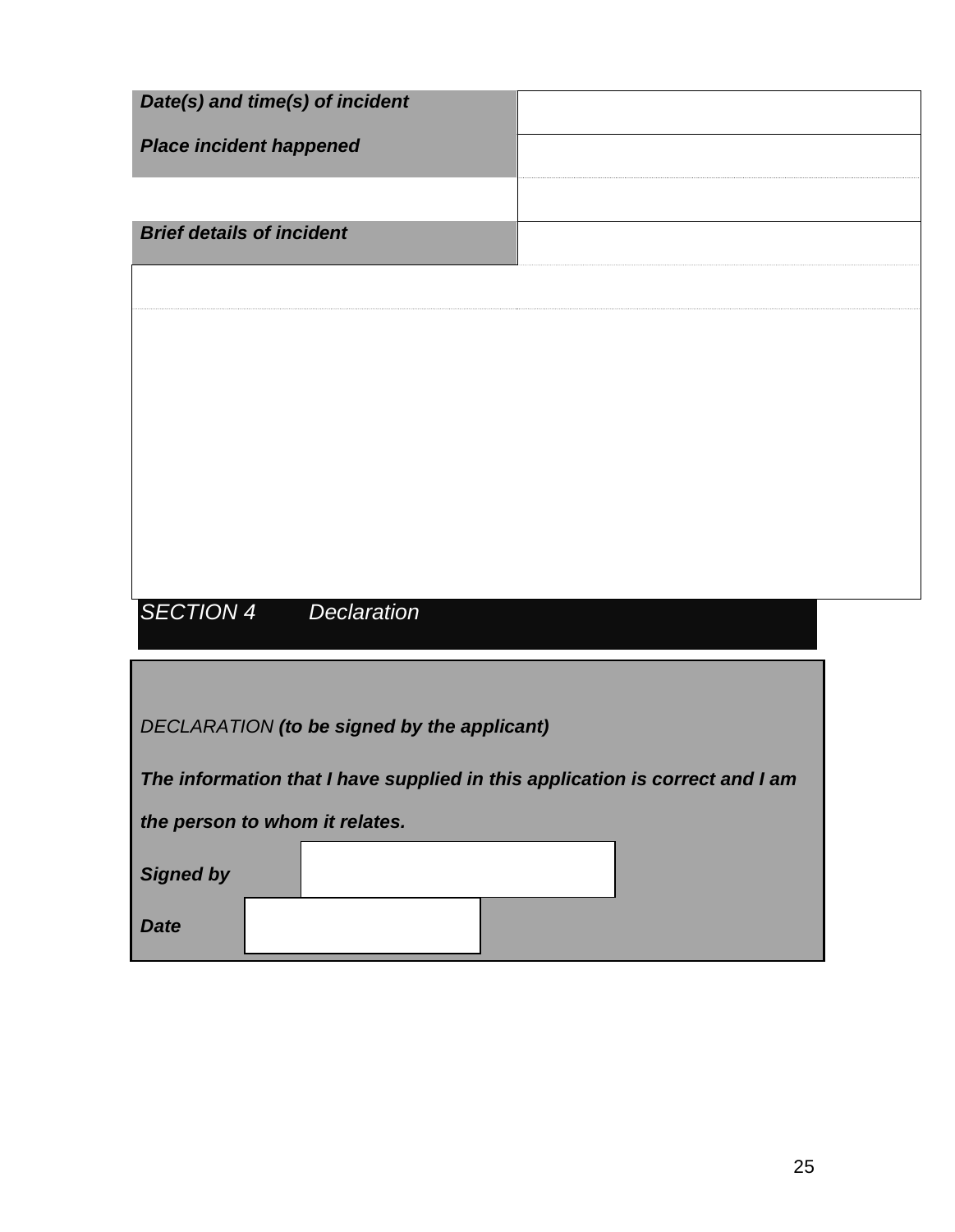#### **APPENDIX A4 DECLARATION OF CONFIDENTIALITY**  St Albans City & District Council **CONTRACTOR CONFIDENTIALITY & AGREEMENT WITH CODE OF PRACTICE**

#### This **AGREEMENT** is made on

#### **BETWEEN**

St Albans City & District Council ("the Principal Client")

#### **AND**

The Contractor's employee ("The Service Provider")

In consideration of the Principal Client engaging the Service Provider to provide security services ("The Services"), the Service Provider agrees and confirms that:

- 1.0 In the course of providing the Services to the Principal Client, the Service Provider will receive and acquire confidential information which is the property of the Principal Client or it's customers, or associated entities.
- 2.0 The Service provider will, during and after its service to the Principal Client, take all reasonable steps to keep confidential all information which is disclosed to or obtained by the Service Provider as a result of or during the course of its service to the Principal Client
- 3.0 During and after its service to the Principal Client, the Service Provider will not:
- 3.1 disclose to any person confidential information relating to the business or affairs of the Principal Client, its customers or associated entities unless specifically authorised to do so by the Principal Client in writing
- 3.2 other than to the extent which is necessary to enable the Service Provider to perform its duties:
	- 3.2.1 make extracts from, copy or otherwise duplicate confidential information;
	- 3.2.2 make adaptations of confidential information;
	- 3.2.3 make use of confidential information for private purposes, or in any manner which may, or is calculated to cause injury or loss to the Principal Client, its customers or associated entities;
	- 3.2.4 other than for the benefit of the Principal Client, make notes, documents, working papers or memorandum relating to any matter within the scope of the business of the Principal Client or concerning any of its dealings or affairs.
- 4.0 Clauses 2.0 and 3.0 shall continue to apply despite the termination or cessation of the Service Provider service by either the Principal Client or the Service Provider.
- 5.0 I agree to abide by the Principal Client's Code of Practice as issued and updated.
- 6.0 Without limiting the generality of the above, for the purposes of this clause, confidential information means and includes any information relating to the business and activity of the Principal Client or it's customers or it's associate entities including but not limited to intellectual property financial information and other commercially valuable information in whatever form and all other information provided to the Service Provider which is either labeled or expressed to be confidential or given to the Service Provider in circumstances where one would expect the information to be confidential to the Principal Client, or it's customers or it's associate entities, but excluding any matter that has become public knowledge or part of the public domain.

The Service Provider undertakes to comply with the above obligations and conditions as required by the Principal Client and as stated above to protect the confidential information of the Principal Client and all relevant compliance requirements.

Name **Name** Date **Signature Contract Contract Contract Contract Contract Contract Contract Contract Contract Contract Contract Contract Contract Contract Contract Contract Contract Contract Contract Contract Contract Con**